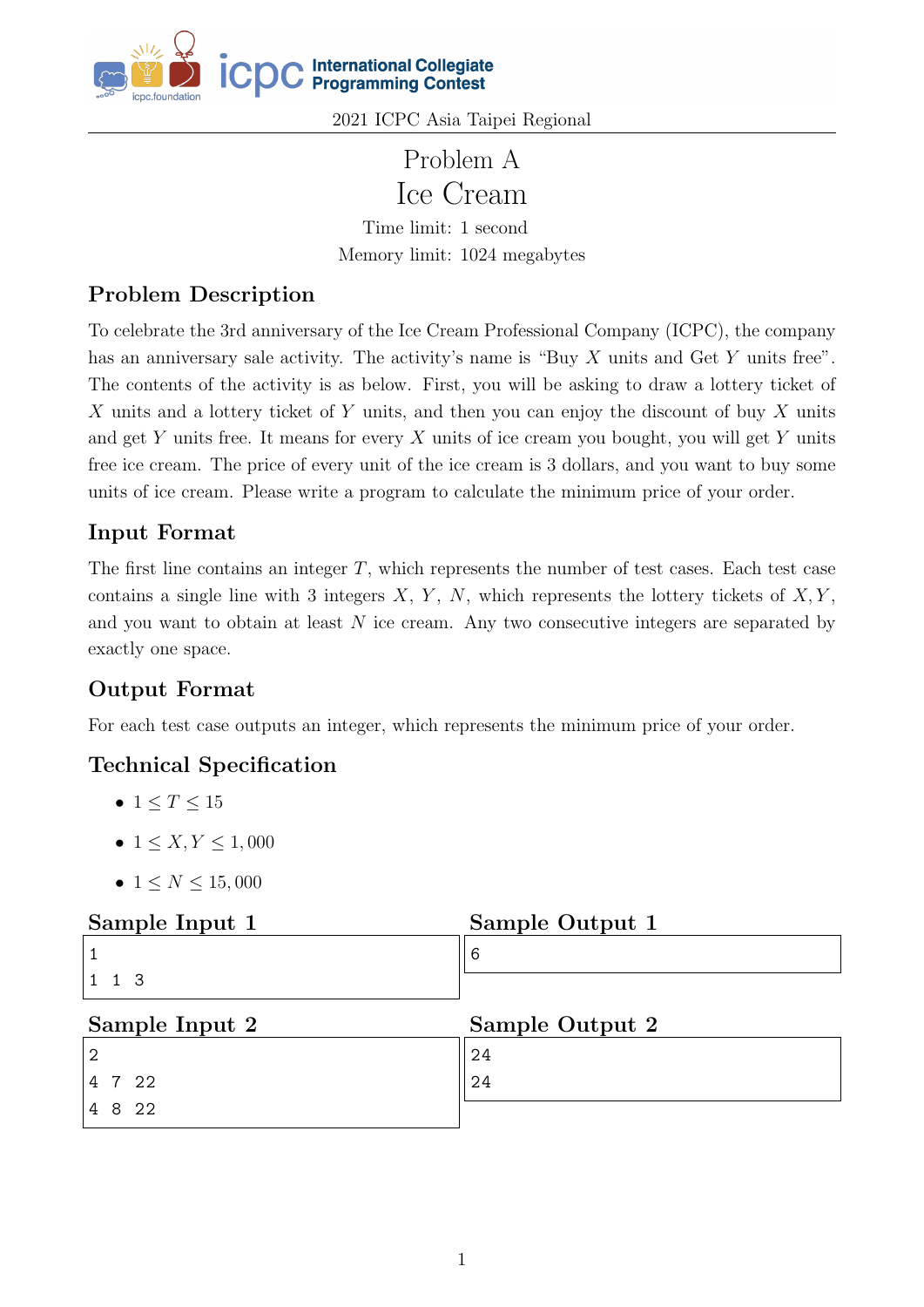

Almost blank page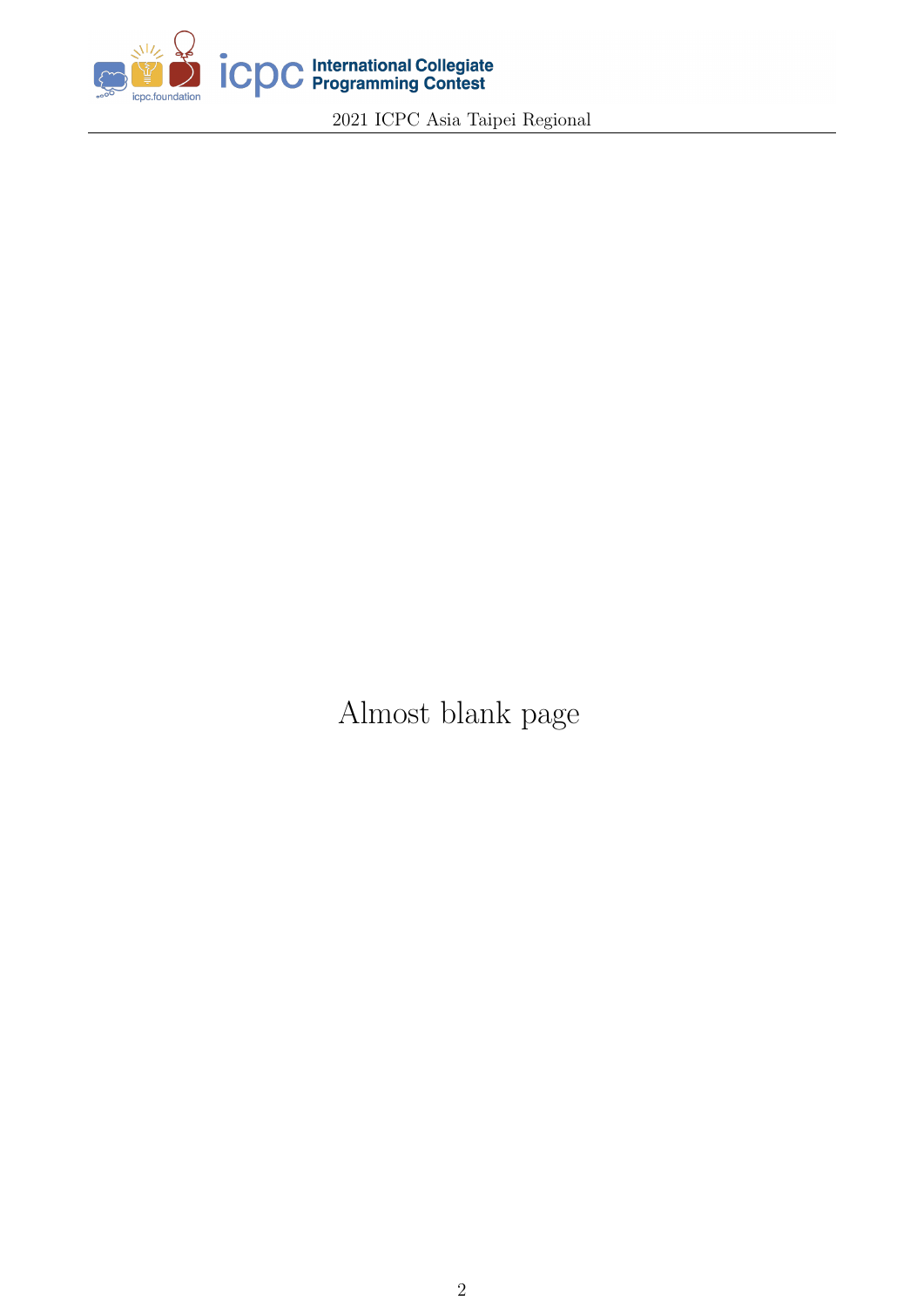

# Problem B Maximum Sub-Reverse Matching

Time limit: 3 seconds Memory limit: 1024 megabytes

## Problem Description

Consider two strings of the same length, for example,  $s_1$  = "happycoding" and  $s_2$  = "onedocument". Comparison  $s_1$  and  $s_2$  character by character, they get 2 matches, such as

happycoding onedocument 00000100010

Suppose that  $s_2'$  is obtained by reversing the substring from the  $4^{th}$  character to the  $8^{th}$  character of  $s_2$ , i.e.,

 $s'_2$  = "onemucodent". Then,  $s_1$  and  $s'_2$  will get 4 matches, such as

happycoding onemucodent 00000111010

Given a pair of two strings of the same length, say  $s_1$  and  $s_2$ , your task is to reverse a substring of  $s_2$  so that the resulting number of characters matched by position can be maximized.

### Input Format

The first line contains an integer  $T$ , which represents the number of test cases. Each test case below contains three lines. For each test case, the first line is an integer  $n \leq 1,000$ , which represents the length of the next two lines of strings, and the next two lines are two lowercase strings of length n, called  $s_1$  and  $s_2$  respectively.

## Output Format

Each test case outputs four integers  $m_{1,2}, m_{1,2*}, a, b$ , separated by a space. The first integer  $m_{1,2}$  is the number of characters that  $s_1$  and  $s_2$  match by position. The second integer  $m_{1,2*}$  is the maximum possible number of matches by matching  $s_1$  and the substring reversed version of  $s_2$ .  $a \leq b$  are the indexes of  $s_2$ , starting from 1. By reversing the substring indexed from a to  $b$  in  $s_2$ , the maximum number of matches will be obtained. If there are multiple solutions, output the one with the smallest value of  $b - a$ . If multiple solutions are still obtained, the one with the minimum value of  $\alpha$  is output.

- 1  $\leq T \leq 50$ .
- $1 \le n \le 1,000$
- ∙ All string characters are lowercase letters.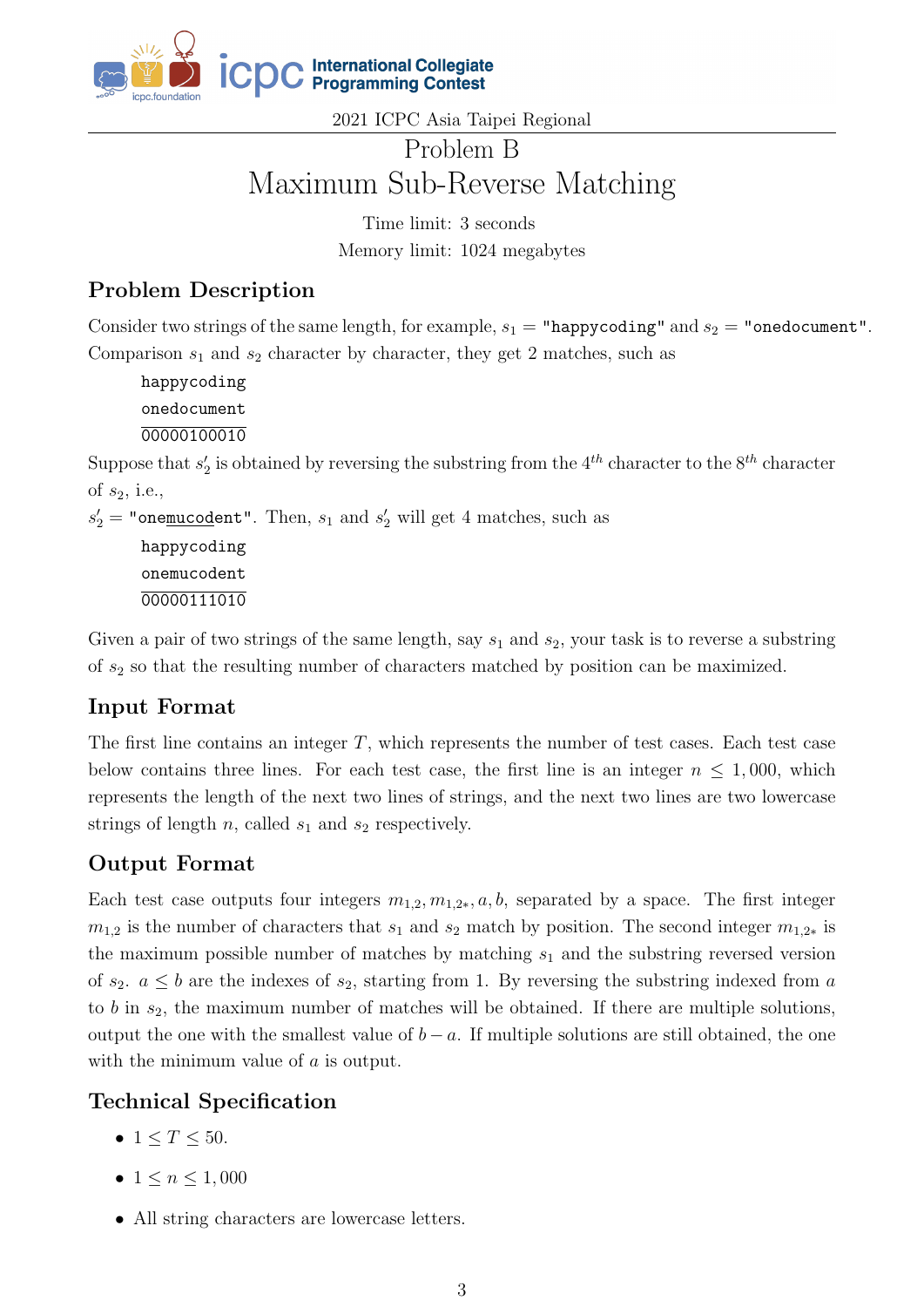

**iCDC** International Collegiate

2021 ICPC Asia Taipei Regional

| Sample Input 1            | Sample Output 1                                    |
|---------------------------|----------------------------------------------------|
| $\mathbf 5$               | 4 4 8<br>$\overline{2}$                            |
| 11                        | 5 2 7<br>$\overline{2}$                            |
| happycoding               | $\mathsf{O}\xspace$<br>$\overline{0}$<br>$1\quad1$ |
| onedocument               | $\mbox{O}$<br>$1$ 1 4                              |
| 8                         | $\mathbf{1}$<br>1<br>$1\quad1$                     |
| abbbcccd                  |                                                    |
| xcbcbybd                  |                                                    |
| 3                         |                                                    |
| cat                       |                                                    |
| dog                       |                                                    |
| $\overline{4}$            |                                                    |
| abcd                      |                                                    |
| xyza                      |                                                    |
| $\ensuremath{\mathsf{3}}$ |                                                    |
| dog                       |                                                    |
| pop                       |                                                    |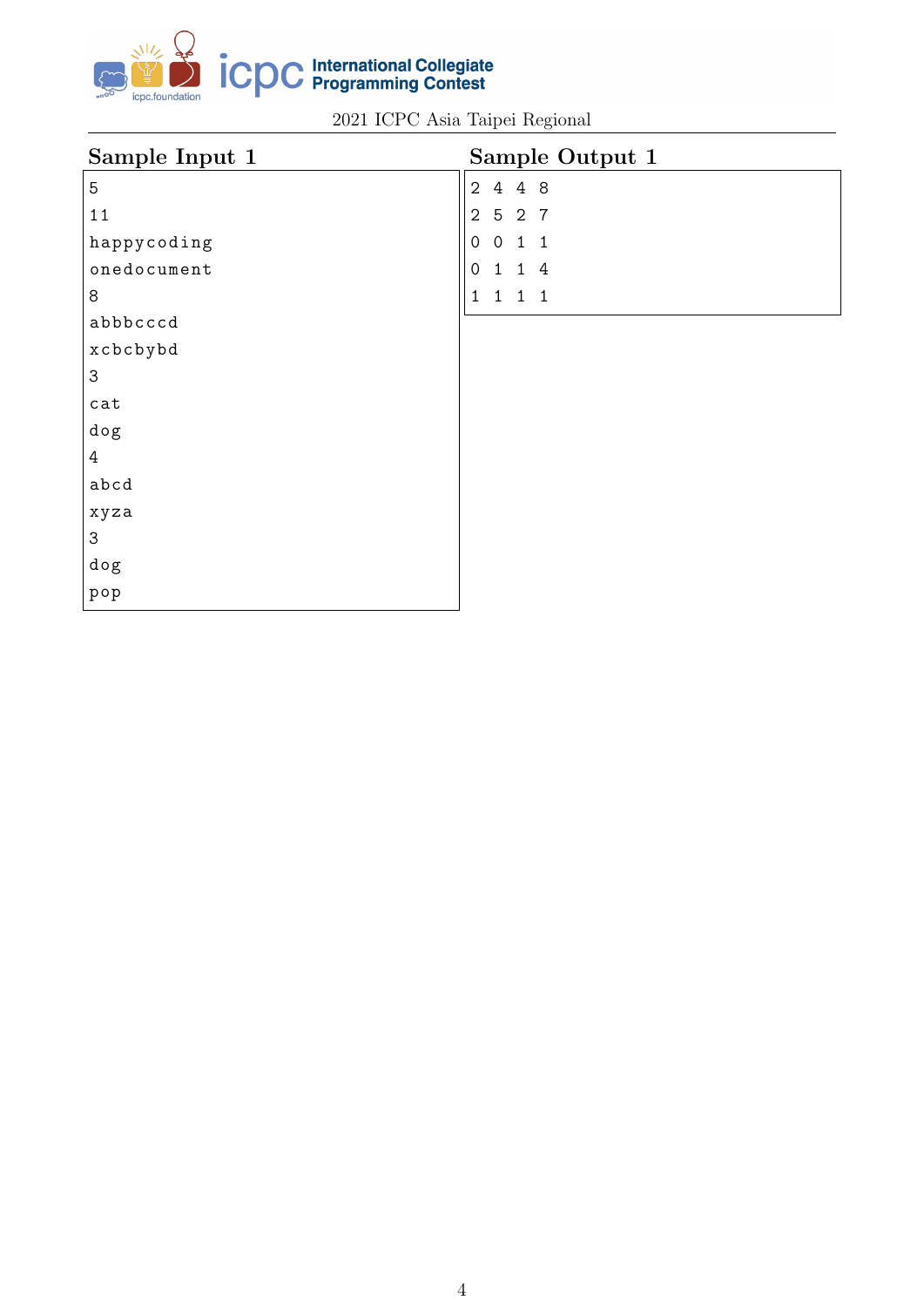

**DC** International Collegiate

2021 ICPC Asia Taipei Regional

# Problem C Community Service

Time limit: 3 seconds Memory limit: 1024 megabytes

### Problem Description

ICPC (International-Competition Partner Community) is an emerging community. The people who live there are very young, competitive and willing to serve the community. The residents of ICPC live on a straight-line street. One can use integers to locate or address specific points on the line. The point addresses in the line are numbered from 0 to  $n-1$ , where  $1 \le n \le 1,000,000$ .

Many young people have moved to ICPC one after another. Everyone who newly moves into the community must provide a one-time community service at certain time. According to the place of residence, each newcomer can choose a set of interesting points covered by an integer range, say  $[a, b]$  ( $0 \le a \le b < n$ ) to provide such a one-time service. When the community center requests a service on a set of points covered by an integer range, say  $[c, d](0 \le c \le d \le n)$ , the newest newcomer whose interesting-point set overlays with that set, i.e., has a non-empty intersection, should provide the service. Once the newcomer has provided the service, there is no need to provide service any more.

In this problem, you are given the number of points, say  $n$ , on ICPC street, and a sequence of events that occur consecutively over time. There are two types of events, called newcomer events and service-request events, defined below:

### Newcomer event

#### $1$  name  $a$   $b$

where *name* is a string (without space) representing the newcomer's name,  $a$  and  $b$  are integers such that  $0 \le a \le b < n$ . Any points between a and b (included) are interesting points of this newcomer to provide the one-time service.

#### Service-request events

#### $2 c d$

where c and d are integers such that  $0 \leq c \leq d < n$ . This event represents that ICPC community center issues a service request in the area which includes all points between  $c$ and  $d$  (included).

Write a program to process the events described above. When receiving a service-request event, output a single line which reports the name of newest newcomer who provides the service. If it is unavailable (because residents who meet the preference condition all have provided services before, or no one interest to provide services in the designated area), output a line of string ">  $\leq$ " (without quotation mark).

Figure [1](#page-5-0) gives an schematic explanation for the sample input/output. On different time ticks, display the corresponding events that occurred. The shallow-gray bar with name attached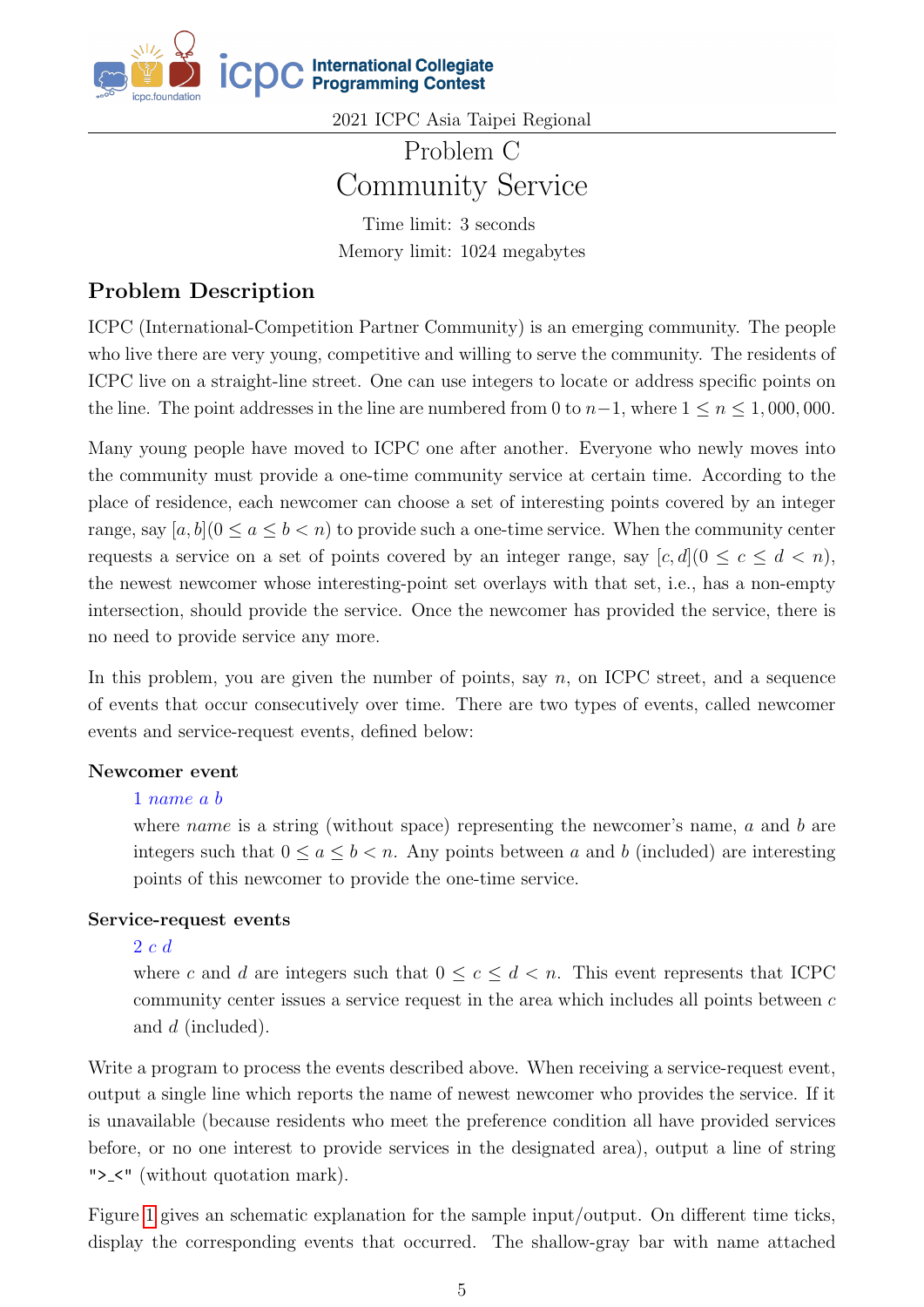

shows the newcomer's interesting area, and the dark-gray bar shows the service request area.

### Input Format

The first line includes two integer  $n(1 \le n \le 1,000,000)$  and  $1 \le e \le 200,000$ , where *n* denotes the number of points that the community line has, and edenotes the number of events to be processed in sequel. The next  $e$  lines describes events that occur in sequence over time. The format of the event description is specified in the problem statement.

## Output Format

For each service event, output a line describing the name of the resident who provided the corresponding service. If not available, output a line of string "> <" (without quotation mark). Please note that different residents may have the same name, but this in fact has nothing to do with problem solving.

- $1 \le n \le 1,000,000$
- $1 \le e \le 200,000$
- $\bullet$  0 <  $a < b < n$
- $\bullet \ 0 \leq c \leq d < n$
- <span id="page-5-0"></span>∙ All newcomers' names are composed of alphabets without any spaces, and each length does not exceed 16.



Figure 1: Schematic explanation of sample input and output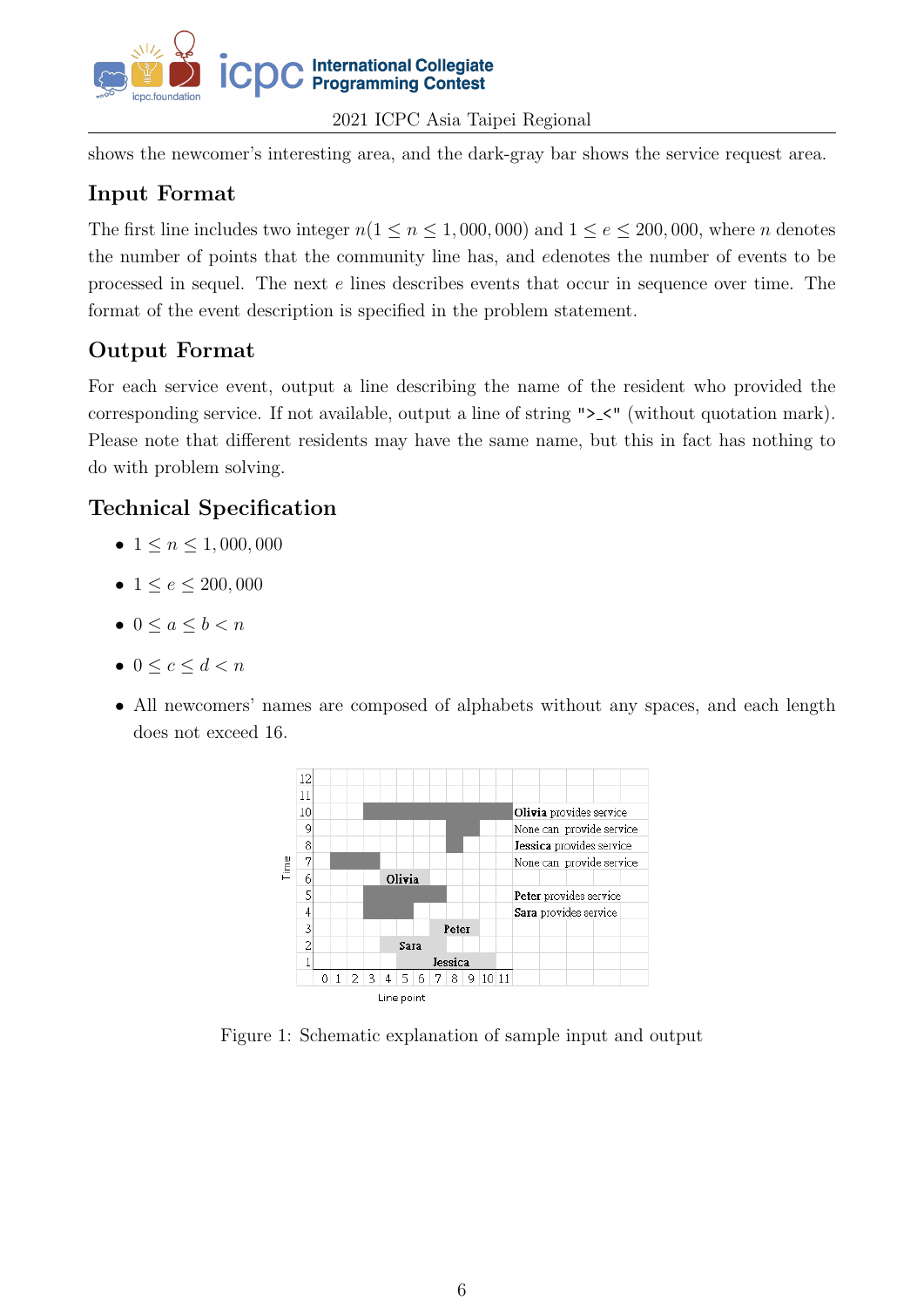

| Sample Input 1             | Sample Output 1  |  |  |  |  |  |  |
|----------------------------|------------------|--|--|--|--|--|--|
| 12 10                      | Sara             |  |  |  |  |  |  |
| 1 Jessica 5 10             | Peter            |  |  |  |  |  |  |
| 1 Sara 4 7                 | $>$ $\angle$ $<$ |  |  |  |  |  |  |
| 1 Peter 7 9                | Jessica          |  |  |  |  |  |  |
| 235                        | $>$ <            |  |  |  |  |  |  |
| 2 3 7                      | Olivia           |  |  |  |  |  |  |
| 1 Olivia 4 6               |                  |  |  |  |  |  |  |
| $2\quad1\quad3$            |                  |  |  |  |  |  |  |
| 288                        |                  |  |  |  |  |  |  |
| 2 8 9                      |                  |  |  |  |  |  |  |
| $\overline{2}$<br>$3 \t11$ |                  |  |  |  |  |  |  |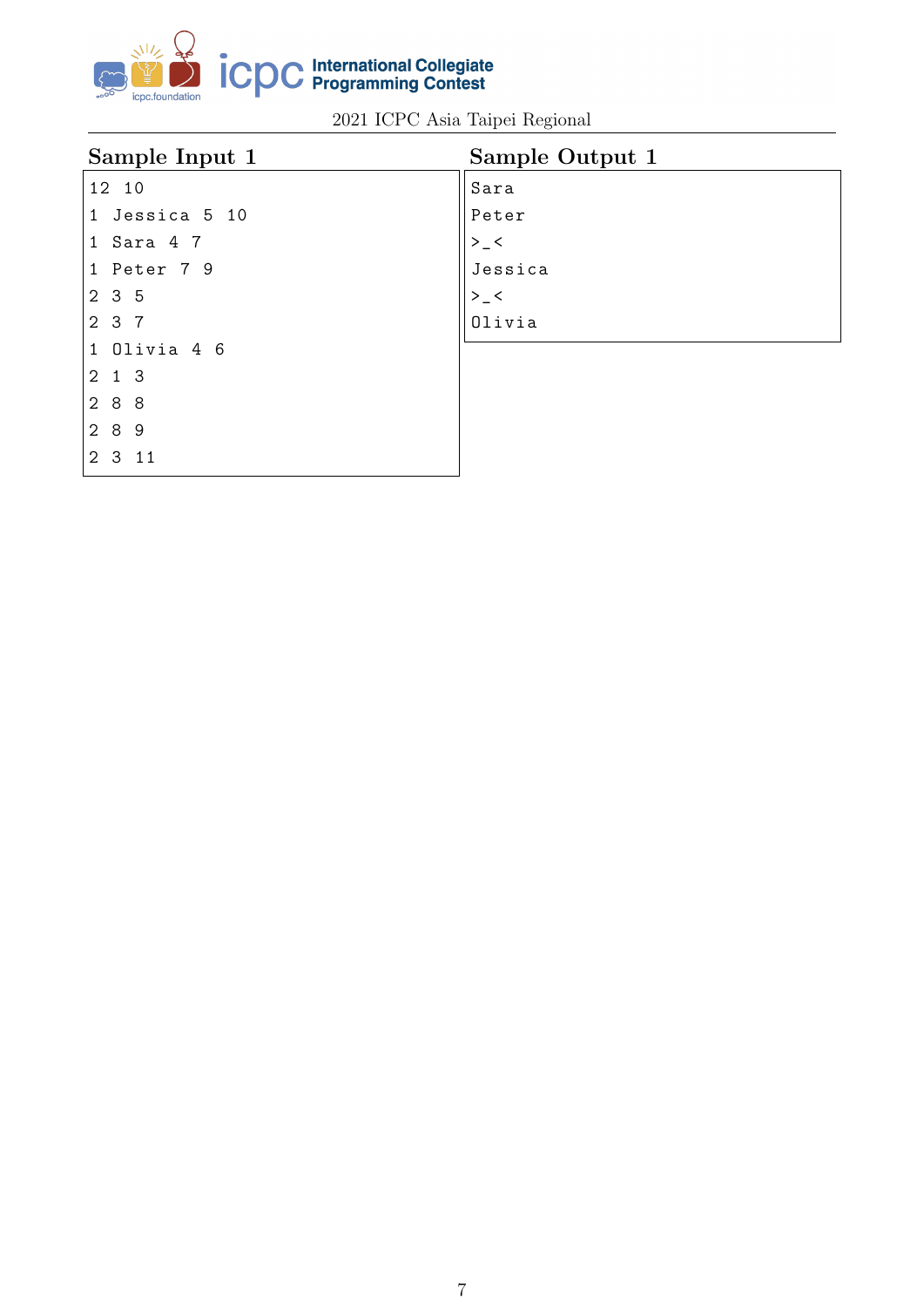

Almost blank page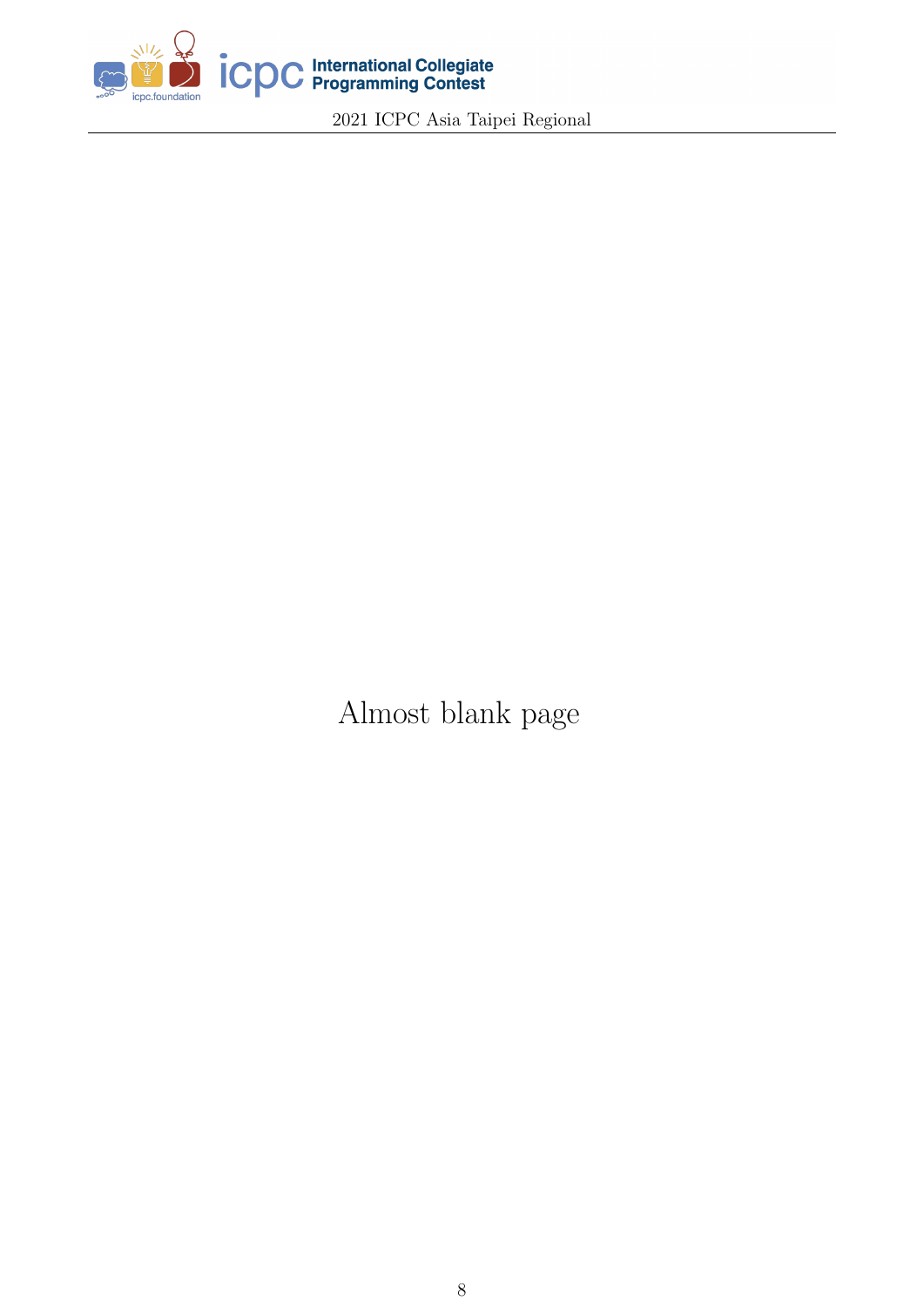

# Problem D Largest Remainder

Time limit: 1 second Memory limit: 1024 megabytes

## Problem Description

Given a list of  $D$  digits and an integer  $K$ , we consider all different ways to permute these digits into a D-digit decimal number. The target of this problem is to find a permutation  $X$ , such that when X is divided by K, the remainder (between 0 and  $K - 1$ ) is the largest among all other permutations. If there are more than one possible permutation, output the largest permutation.

For instance, suppose that we have  $D = 3$  digits, and they are respectively 1, 2, 3.

- 1. If  $K = 1$ , then we see that every permutation will give a remainder 0 when divided by K, and 321 is thus the desired answer, as it is the largest permutation among all.
- 2. If  $K = 10$ , then both 123 and 213 will give a remainder 3 when divided by K, and this is the largest possible remainder in this case. Consequently, the desired output is 213 since it is a larger permutation.
- 3. If  $K = 100$ , then the largest remainder we can get is 32, when the permutation is 132.

### Input Format

The first line of the input contains a positive integer  $D$  followed by a positive integer  $K$ . Then, the next line contains D digits, each digit d has value  $1 \leq d \leq 9$  and is separated from the next one by a space.

### Output Format

Output the largest permutation that gives the largest remainder in a single line.

- $1 < D < 16$
- $1 \le K \le 200$
- $\bullet$  1  $\leq d \leq 9$

| Sample Input 1        | Sample Output 1 |  |  |  |  |  |
|-----------------------|-----------------|--|--|--|--|--|
| 3<br>-1               | 321             |  |  |  |  |  |
| $1\quad2\quad3$       |                 |  |  |  |  |  |
|                       |                 |  |  |  |  |  |
|                       | Sample Output 2 |  |  |  |  |  |
| Sample Input 2<br>310 | 213             |  |  |  |  |  |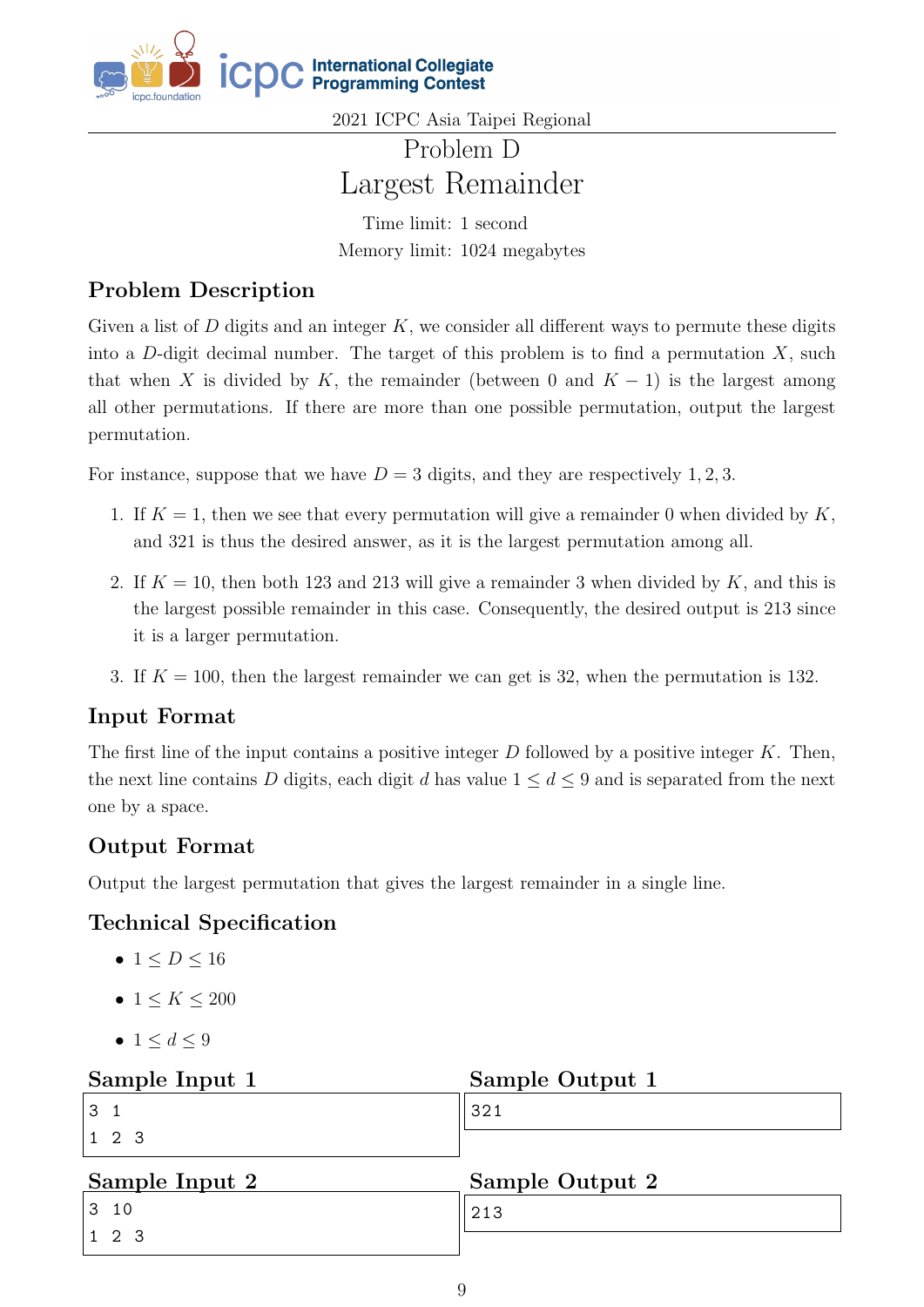

| Sample Input 3 | Sample Output 3 |  |  |  |  |
|----------------|-----------------|--|--|--|--|
| 3100           | 12C             |  |  |  |  |
| 123            |                 |  |  |  |  |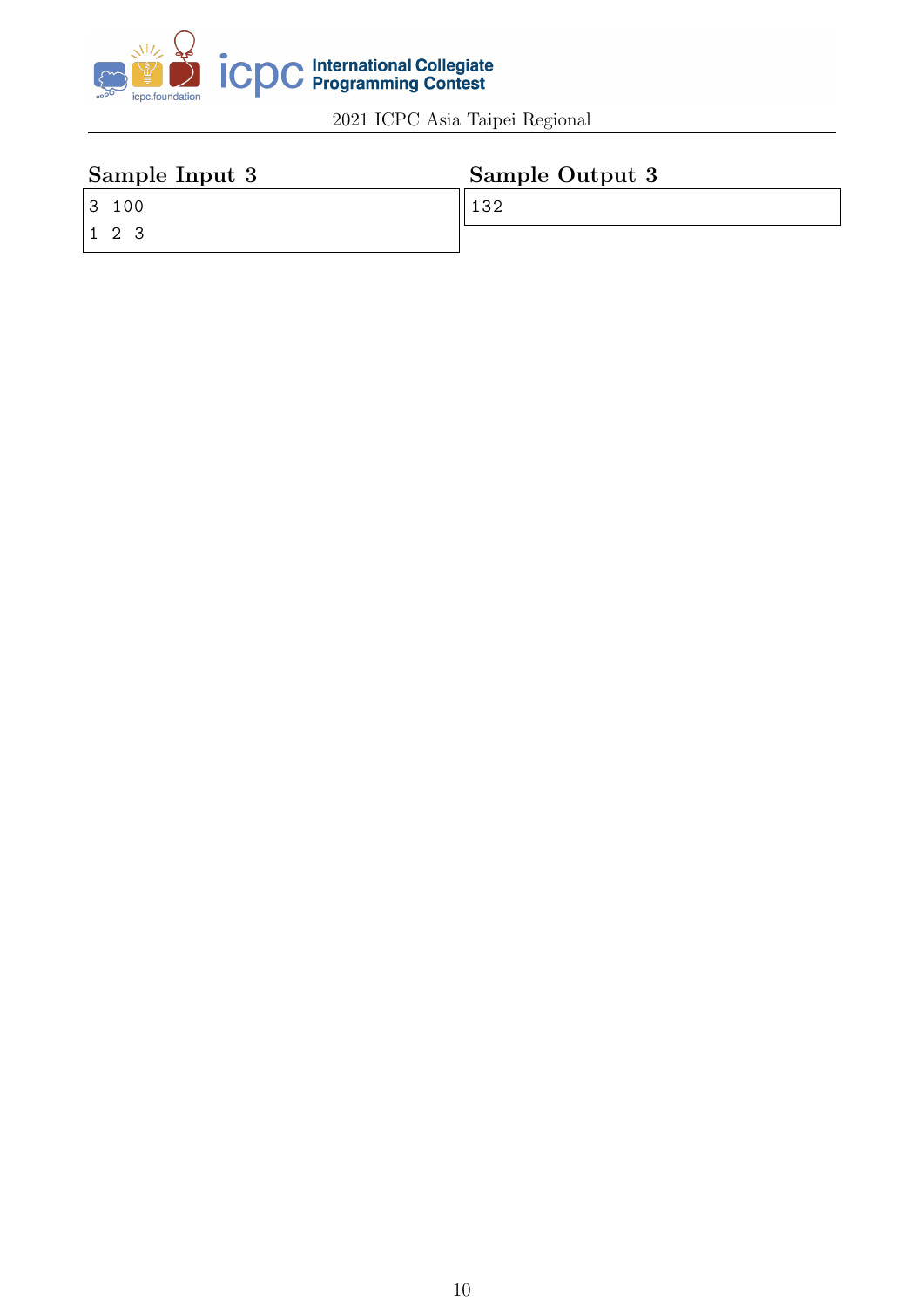

## Problem E Composition with Large Red Plane, Yellow, Black, Gray, and Blue

Time limit: 1 second Memory limit: 1024 megabytes

### Problem Description

Mona is a mosaic designer. Recently many customers ask her to build rectangle frames with indicated size to embed photos with instructed layouts. The frames contain borders with 1 pixel thick, and 1 pixel gaps between embedded photos. These photos could be resized with preserved width-height ratios. And they must have integer widths and heights after being resized.

And she needs your help to give her a program to check if each customer's request could be fulfilled.

### Input Format

The first line will be 2 positive integers  $W$  and  $H$  indicating the width and height of the requested frame.

The following lines will describe the layout. The description composed by H-blocks, V-blocks and photos, each occupies a rectangle region.

An H-block describes a region separated horizontally into one or more subregions. The first line of the H-block description will be a positive integer  $S$ , which means this region will be split into  $S$  subregions. Each subregion will be a V-block or a photo. And the followings are descriptions for subregions.

A V-block describes a region separated vertically into one or more subregions. The first line of the V-block description will be a positive integer  $S$ , which means this region will be split into  $S$ subregions. Each subregion will be an H-blocks or a photo. And the followings are descriptions for subregions.

A photo description describes a region which occupied by a photo. The first line of the description is a 0 to make this description distinguishable from descriptions of H-blocks and V-blocks. The second line has 2 positive integers  $w$  and  $h$  indicating the width and the height of the given photo.

The whole layout is an H-block or a photo, distinguished by the first number.

### Output Format

If the request could be fulfilled. Print a preview of the frame.

The preview should have  $H$  lines and  $W$  columns in each line. For each character, print a blank space ' ' for embedded photos, and print an asterisk '\*' for borders or photo gaps.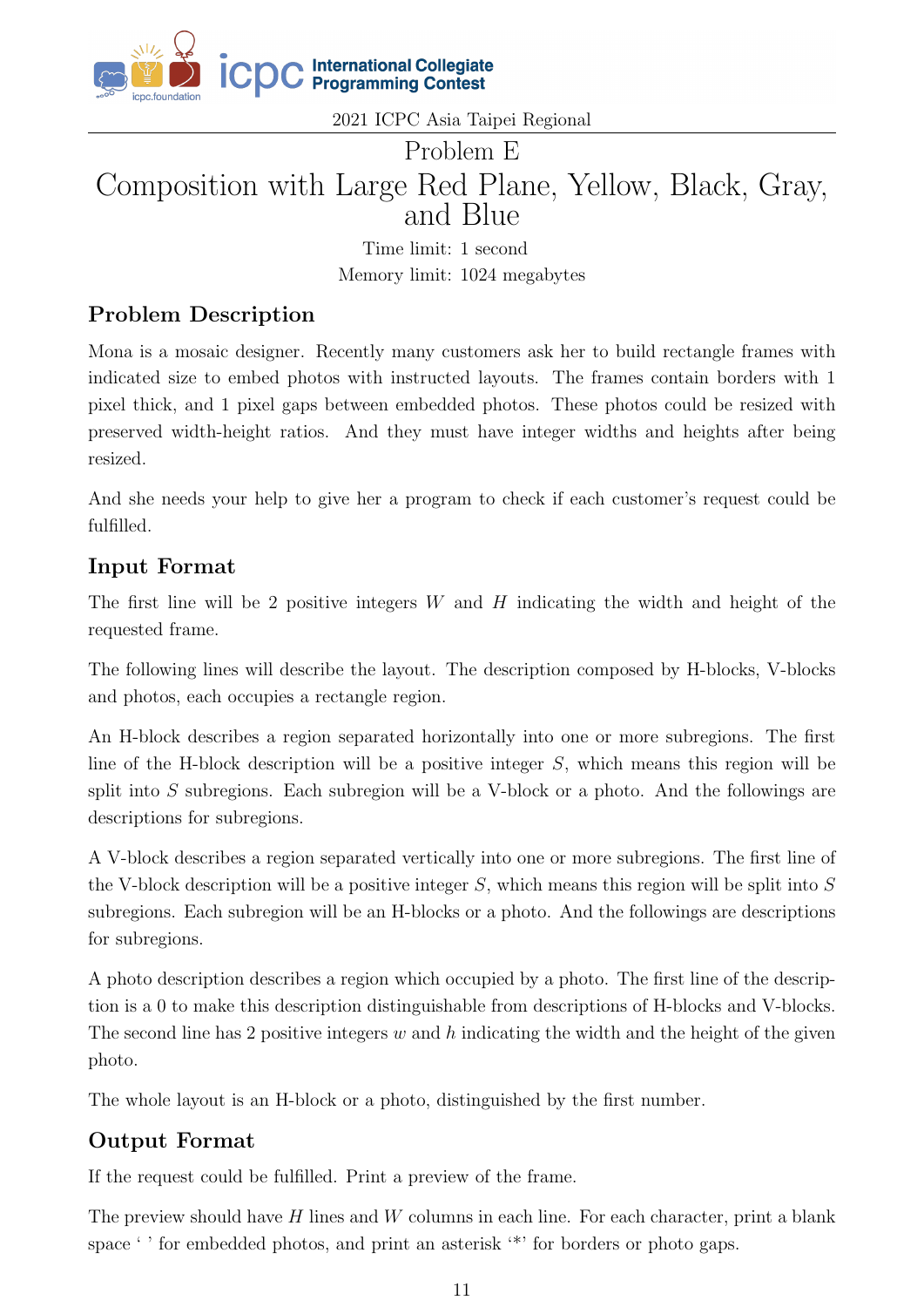

If the request couldn't be fulfilled. Print a line with message 'Impossible'.

### Technical Specification

- $1 \leq W, H \leq 1000$ , the width and the height of the frame.
- $1 \leq w, h \leq 1000$ , the width and the height of each photo.
- $N \leq 2000$ , the total number of H-blocks, V-blocks and photos.

### Sample Input 1

| 11 7                                  |  |
|---------------------------------------|--|
| $\overline{2}$                        |  |
| $^{\prime}$ 2                         |  |
| $\mathbf 0$                           |  |
| 3 <sub>1</sub>                        |  |
| $\mathsf{O}\xspace$                   |  |
| $\begin{vmatrix} 2 & 2 \end{vmatrix}$ |  |
| $\mathsf{O}\xspace$                   |  |
| 1<br>1                                |  |

### Sample Output 1

|        | *********** |        |
|--------|-------------|--------|
| $\ast$ | $\ast$      | $\ast$ |
| *****  |             | $\ast$ |
| $\ast$ | $\ast$      | $\ast$ |
| $\ast$ | $\ast$      | $\ast$ |
| $\ast$ | $\ast$      | $\ast$ |
|        | *********** |        |

## Sample Input 2

| 11 7                |  |
|---------------------|--|
| $\mathbf{2}$        |  |
| $\sqrt{2}$          |  |
| $\mathbf 0$         |  |
| 3 <sub>1</sub>      |  |
| $\mathsf{O}\xspace$ |  |
| $2 \quad 2$         |  |
| $\mathsf{O}\xspace$ |  |
| $1\quad2$           |  |

### Sample Output 2

Impossible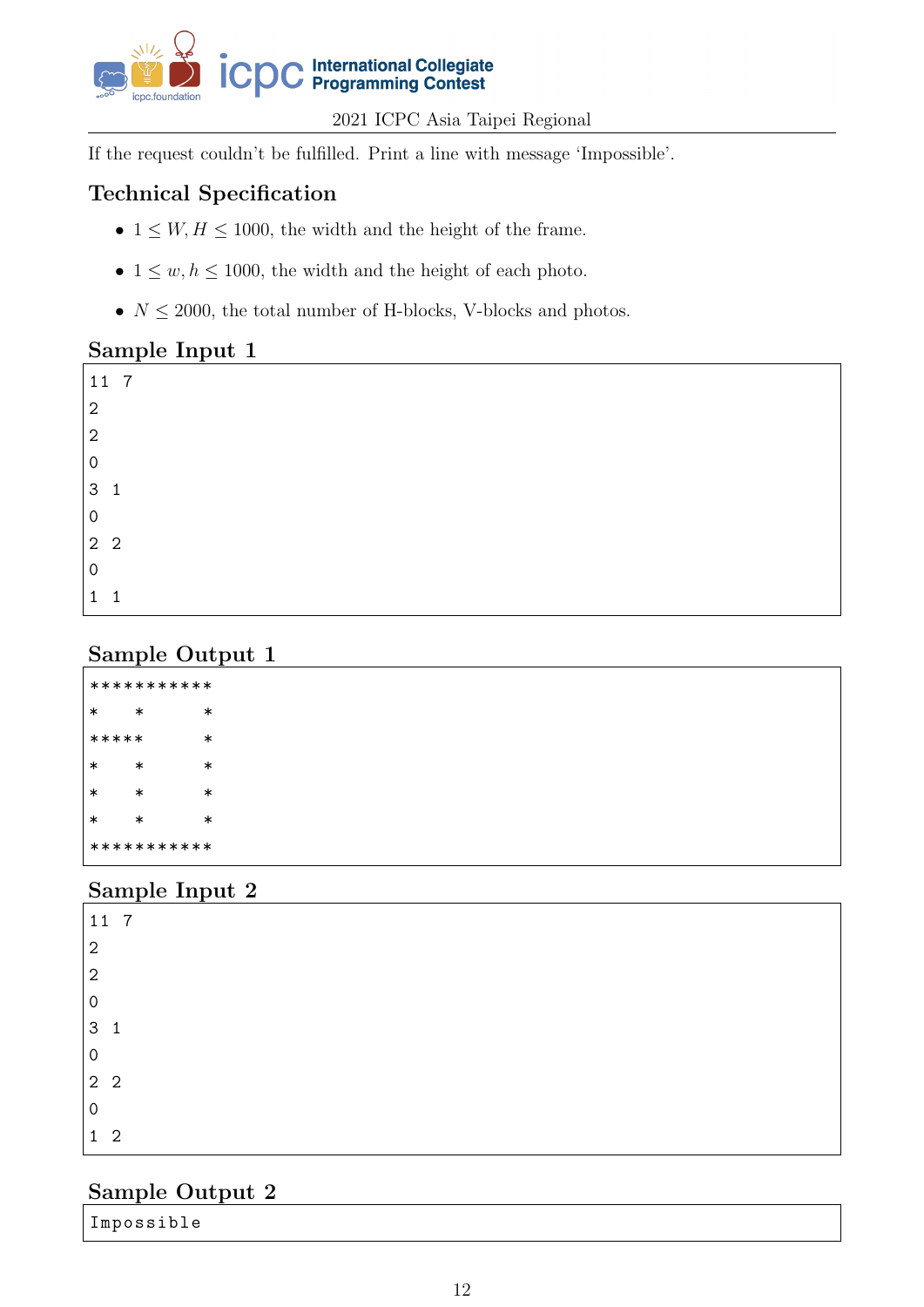

## Sample Input 3

| 34 19                                                             |
|-------------------------------------------------------------------|
| $\overline{c}$                                                    |
| $\overline{c}$                                                    |
| $\overline{3}$                                                    |
|                                                                   |
| $\begin{array}{c} 0 \\ 7 & 1 \\ 0 \end{array}$                    |
|                                                                   |
| $11 \quad 1$                                                      |
| $\mathbf{O}$                                                      |
| $9\quad1$                                                         |
|                                                                   |
| $\frac{2}{3}$                                                     |
|                                                                   |
|                                                                   |
| $\begin{array}{ccc} 0 & & \\ 3 & 3 \\ 0 & & \\ 3 & 5 \end{array}$ |
|                                                                   |
| $\overline{0}$                                                    |
| $\begin{array}{c} 3 & 5 \\ 2 & \\ 2 & \\ 0 & \end{array}$         |
|                                                                   |
|                                                                   |
|                                                                   |
| 15 7                                                              |
| $\begin{array}{c} 2 \\ 0 \\ 9 & 3 \end{array}$                    |
|                                                                   |
|                                                                   |
| $\overline{2}$                                                    |
| $\mathsf{O}\xspace$                                               |
| $4\quad3$                                                         |
| $\overline{O}$                                                    |
| $4\quad3$                                                         |
| $\begin{bmatrix} 2 \\ 2 \\ 2 \\ 0 \\ 7 \\ 3 \end{bmatrix}$        |
|                                                                   |
|                                                                   |
|                                                                   |
| $\overline{0}$                                                    |
| 7 <sup>3</sup>                                                    |
| $\overline{3}$                                                    |
| $\begin{array}{c} 2 \\ 0 \end{array}$                             |
|                                                                   |
| $7 \quad 1$                                                       |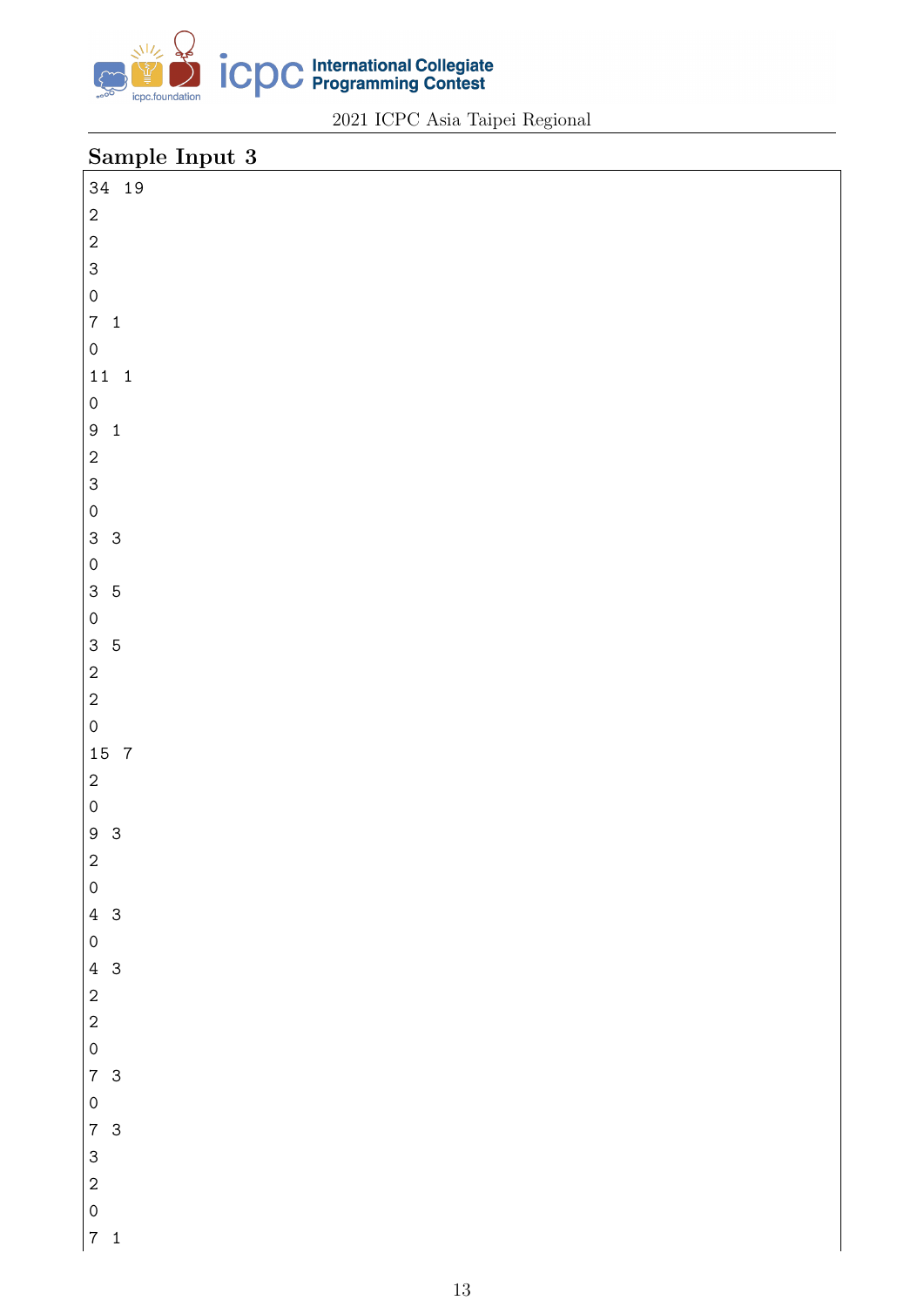

 $\overline{0}$  $9<sub>1</sub>$  $\overline{2}$  $\overline{2}$  $\mathbf 0$  $7<sup>-1</sup>$  $\mathbf 0$  $7<sub>1</sub>$  $\mathbf{O}$ 9 3  $\mathbf 0$  $17<sub>1</sub>$  $\overline{2}$  $\overline{O}$  $2 \quad 11$  $\overline{O}$  $2<sub>5</sub>$ 

## Sample Output 3

| *********************************** |        |  |        |  |        |                   |  |  |  |        |  |  |        |  |                             |  |        |
|-------------------------------------|--------|--|--------|--|--------|-------------------|--|--|--|--------|--|--|--------|--|-----------------------------|--|--------|
| $\ast$                              |        |  | $\ast$ |  |        |                   |  |  |  | $\ast$ |  |  |        |  | $\ast$                      |  | $\ast$ |
| *******************************     |        |  |        |  |        |                   |  |  |  |        |  |  |        |  |                             |  | $\ast$ |
| $\ast$                              | $\ast$ |  |        |  |        |                   |  |  |  | $\ast$ |  |  |        |  | ∗                           |  | $\ast$ |
| $\ast$                              | $\ast$ |  |        |  |        |                   |  |  |  | $\ast$ |  |  |        |  | $\ast$                      |  | $\ast$ |
| $\ast$                              | $\ast$ |  |        |  |        |                   |  |  |  | $\ast$ |  |  |        |  | $\ast$                      |  | $\ast$ |
| *****                               |        |  |        |  |        |                   |  |  |  |        |  |  |        |  | ***********                 |  | $\ast$ |
| $\ast$                              | $\ast$ |  |        |  |        |                   |  |  |  | $\ast$ |  |  | $\ast$ |  | $\ast$                      |  | $\ast$ |
| $\ast$                              | $\ast$ |  |        |  |        |                   |  |  |  | $\ast$ |  |  | $\ast$ |  | $\ast$                      |  | $\ast$ |
| $\ast$                              | $\ast$ |  |        |  |        |                   |  |  |  | $\ast$ |  |  | $\ast$ |  | $\ast$                      |  | $\ast$ |
| $\ast$                              |        |  |        |  |        |                   |  |  |  |        |  |  |        |  | *************************** |  | $\ast$ |
| $\ast$                              | $\ast$ |  |        |  | $\ast$ |                   |  |  |  | $\ast$ |  |  |        |  | $\ast$                      |  | $\ast$ |
| *****                               |        |  |        |  |        |                   |  |  |  |        |  |  |        |  | **********************      |  |        |
| $\ast$                              | $\ast$ |  |        |  | $\ast$ |                   |  |  |  | $\ast$ |  |  |        |  | $\ast$                      |  | $\ast$ |
| $\ast$                              |        |  |        |  |        | ***************** |  |  |  |        |  |  |        |  | $\ast$                      |  | $\ast$ |
| $\ast$                              | $\ast$ |  |        |  | $\ast$ |                   |  |  |  | $\ast$ |  |  |        |  | $\ast$                      |  | $\ast$ |
| $\ast$                              | $\ast$ |  |        |  |        |                   |  |  |  |        |  |  |        |  | *******************         |  | $\ast$ |
| $\ast$                              | $\ast$ |  |        |  | $\ast$ |                   |  |  |  |        |  |  |        |  | $\ast$                      |  | $\ast$ |
| *********************************** |        |  |        |  |        |                   |  |  |  |        |  |  |        |  |                             |  |        |

2021 ICPC Asia Taipei Regional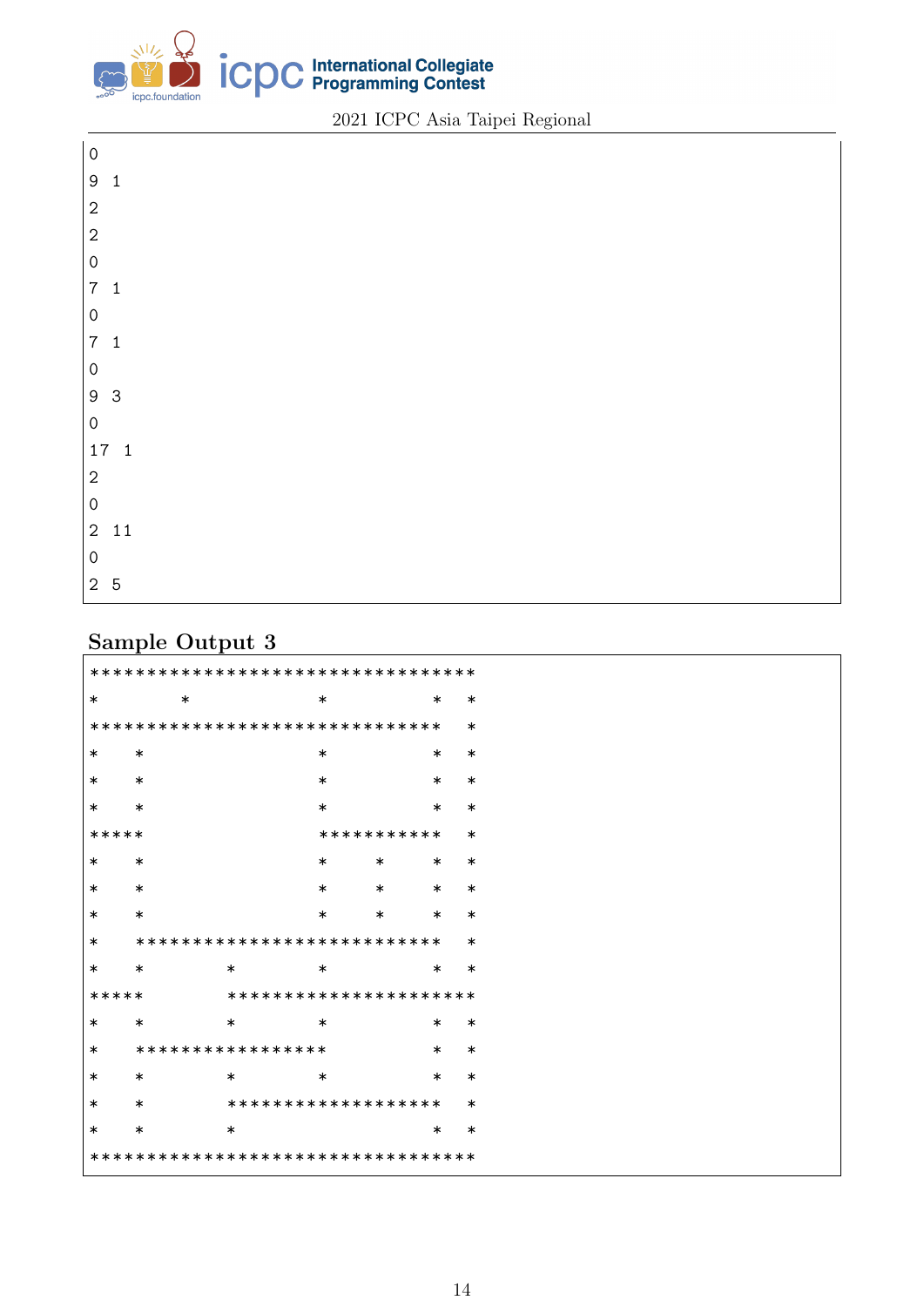

## Problem F What a Colorful Wall Time limit: 3 seconds

Memory limit: 1024 megabytes

## Problem Description

In a lovely park, where you can see trees of green and red roses under skies of blue and clouds of white, there is a wall public for everybody to put up posters. The color of a poster is indicated by a number. If a new poster to put up overlaps with older ones, the overlapping area will be covered by the new one. Given  $n$  posters with their coordinates and color, please help to put up them on the wall in the given order and figure out the number of distinct colors that can be seen on the resultant wall. At the beginning, the wall is blank. All the posters are rectangles and cannot be rotated.

For example, the figure shows three posters being put up on the wall in the following order.

- 1. A light gray poster with a left-top and a right-bottom coordinates of (1, 6) and (3, 3), respectively. The color is numbered 1.
- 2. A dark gray poster with a left-top and a right-bottom coordinates of (3, 4) and (6, 1), respectively. The color is numbered 2.
- 3. A light gray poster with a left-top and a right-bottom coordinates of (2, 5) and (5, 2), respectively. The color is numbered 1.



On the resultant wall, two colors, i.e. light gray and dark gray, are visible.

### Input Format

Each test case begins with a line showing an integer  $n$  denoting the number of posters. Each of the following *n* lines specifies a poster by five integers,  $x_1$ ,  $y_1$ ,  $x_2$ ,  $y_2$ , and *c*, where  $(x_1, y_1)$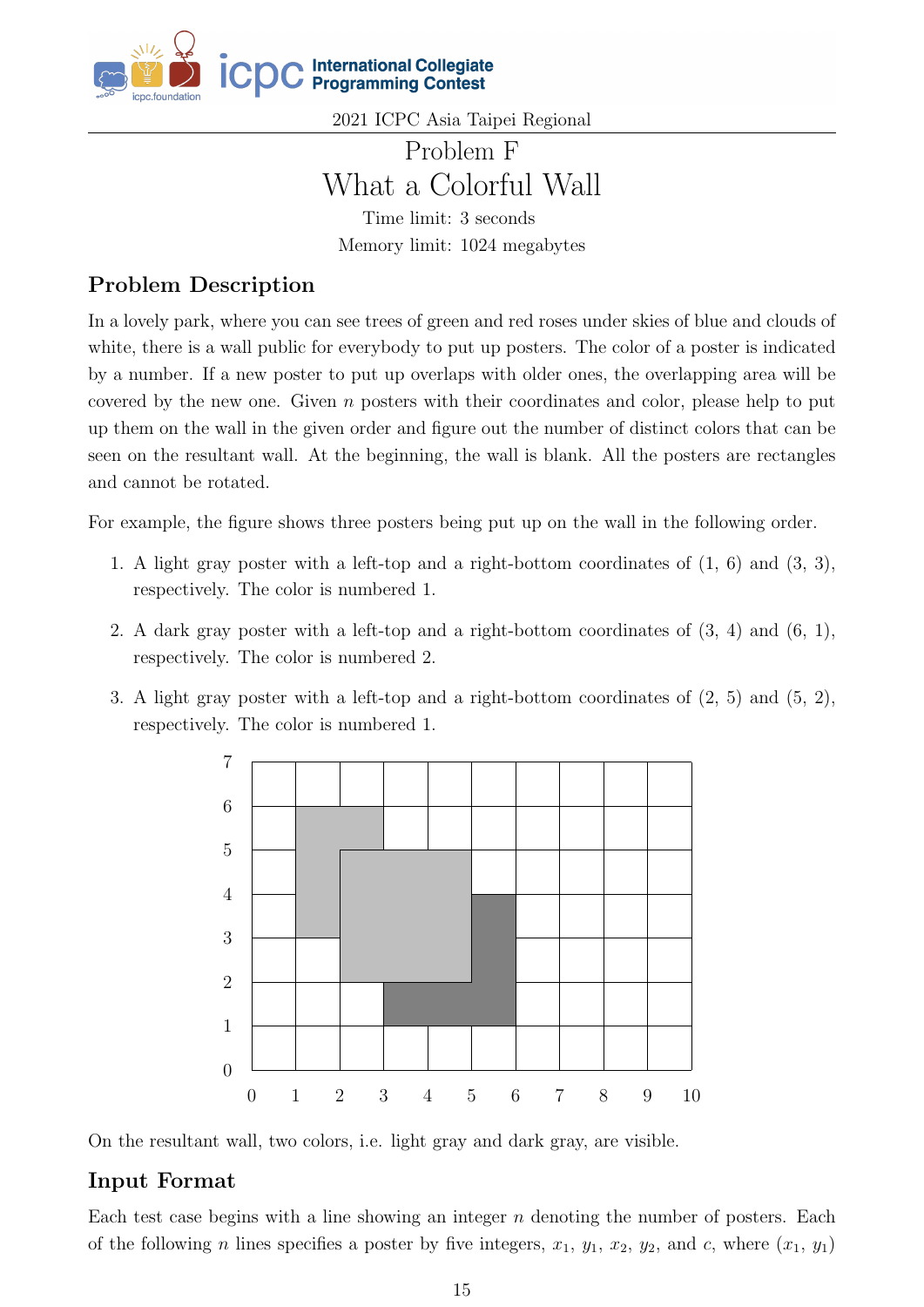

denotes the coordinate of the left-top corner of the poster,  $(x_2, y_2)$  denotes the coordinate of the right-bottom corner of the poster, and  $c$  is the color of the poster. Please help to put up these  $n$  posters on the wall in their given order.

### Output Format

For each case, print a single integer that is the number of distinct colors visible on the resultant wall.

- $1 \le n \le 4000$
- $0 \le x_1 < x_2 < 2^{28}, 0 \le y_2 < y_1 < 2^{28}, 1 \le c \le n$ , for every poster

| Sample Input 1                 | Sample Output 1 |
|--------------------------------|-----------------|
| 3                              | $\mathbf{2}$    |
| 6 3 3 1<br>$\mathbf{1}$        |                 |
| 3 4 6 1 2                      |                 |
| 2 5 5 2 1                      |                 |
| Sample Input 2                 | Sample Output 2 |
| 3                              | $\overline{2}$  |
| 2 3 3 2 3                      |                 |
| 4 4 1 1<br>$\mathbf{1}$        |                 |
| 4 6 3 2<br>5                   |                 |
| Sample Input 3                 | Sample Output 3 |
| 3                              | $\overline{2}$  |
| 1201<br>0                      |                 |
| 0 <sub>2</sub><br>0<br>1<br>1. |                 |
| $\overline{2}$<br>1 3 0 2      |                 |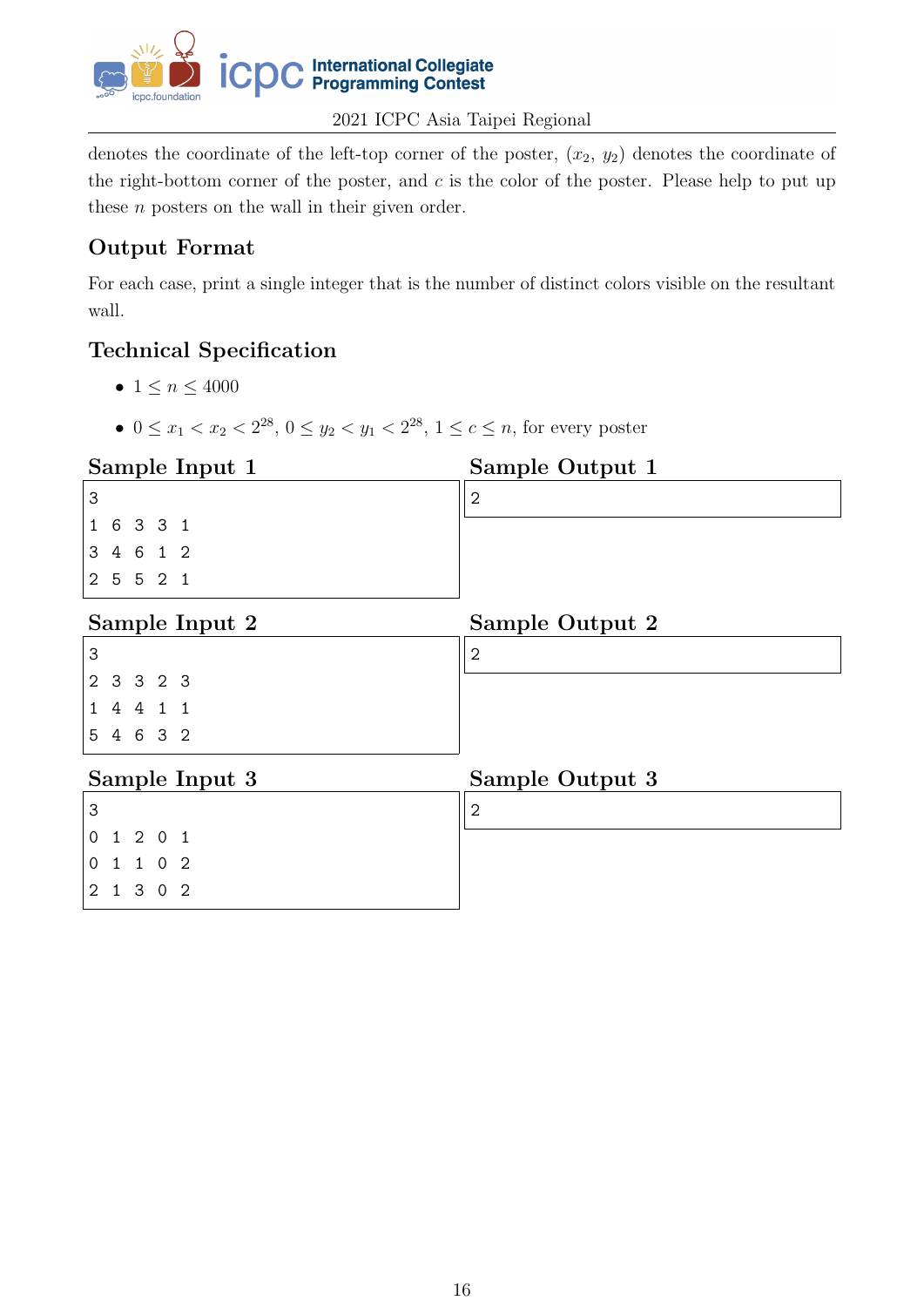

# Problem G The Treasure of the Sierra Jade Time limit: 1 second

Memory limit: 1024 megabytes

### Problem Description

Congratulations! You are so lucky to find the treasure of the Sierra Jade. Now, your last mission is to transport the treasure down the mountain to the river, where a boat will pick you up. The heavy treasure is shipped on a cart, and you cannot push the cart uphill. Your danger comes from the patrol of the Sierra Jade. The patrol consists of a group of guards, and each of them has a patrol route to traverse the mountain every turn. Your mission fails if you meet any guard at the same location. Given the map of the Sierra Jade and the patrol routes, please figure out the minimum number of turns to transport the treasures to any part of the river.

### Input Format

The first line of the input is an integer  $N$  denoting the number of test cases. Each case begins with a line of two integers  $n$  and  $m$  specifying the width and the height of the map of the Sierra Jade. The altitude of each grid in the map is given in the following  $m$  lines for a total of  $n \times m$  integers. That is, the x<sup>th</sup> number in the y<sup>th</sup> line denotes the altitude of the grid  $(x - 1)$ ,  $y-1$ ). A grid with the altitude of 0 is a part of the river. The river may not be connected, and reaching any grid with the altitude of 0 is considered success. Then, your initial location, the grid where the treasure is found, is given in two integers  $x_s$  and  $y_s$ . Of course, the grid  $(x_s, y_s)$  is not a part of the river. The last part of the input is for the guards. An integer g denotes the number of guards. Each *i*th line in the  $q$  lines specifies the patrol route of the *i*th guard. The first number  $k_i$  indicates the number of locations in the route, and the following  $k_i$ grids are given in  $2k_i$  integers as  $x_{i,1}, y_{i,1}, x_{i,2}, y_{i,2}, ..., x_{i,k_i}, y_{i,k_i}$ . The guard traverses these grids every turn in order, and then returns to the first grid to start again. As the guards known for their agility, the patrol route may consist of non-adjacent grids. Fortunately, the guards do not patrol the river and will never be located on the grid  $(x_s, y_s)$  because of their respect for the treasure.

At the beginning, all guards are at their own first location, and you are at your initial location as well. You and the patrol take turns when moving. In each turn, you move first. You can stay at the same grid or push the cart to one of the four adjacent grids if the grid with an altitude less than or equal to your current grid. The rest of the turn is for the guards to move to the next location in their patrol route. Your mission fails if you are caught by the guard in two situations:

- 1. You move to a grid where at least one guard is located.
- 2. You move to or stay at a grid that at least one guard will immediately move to in the same turn.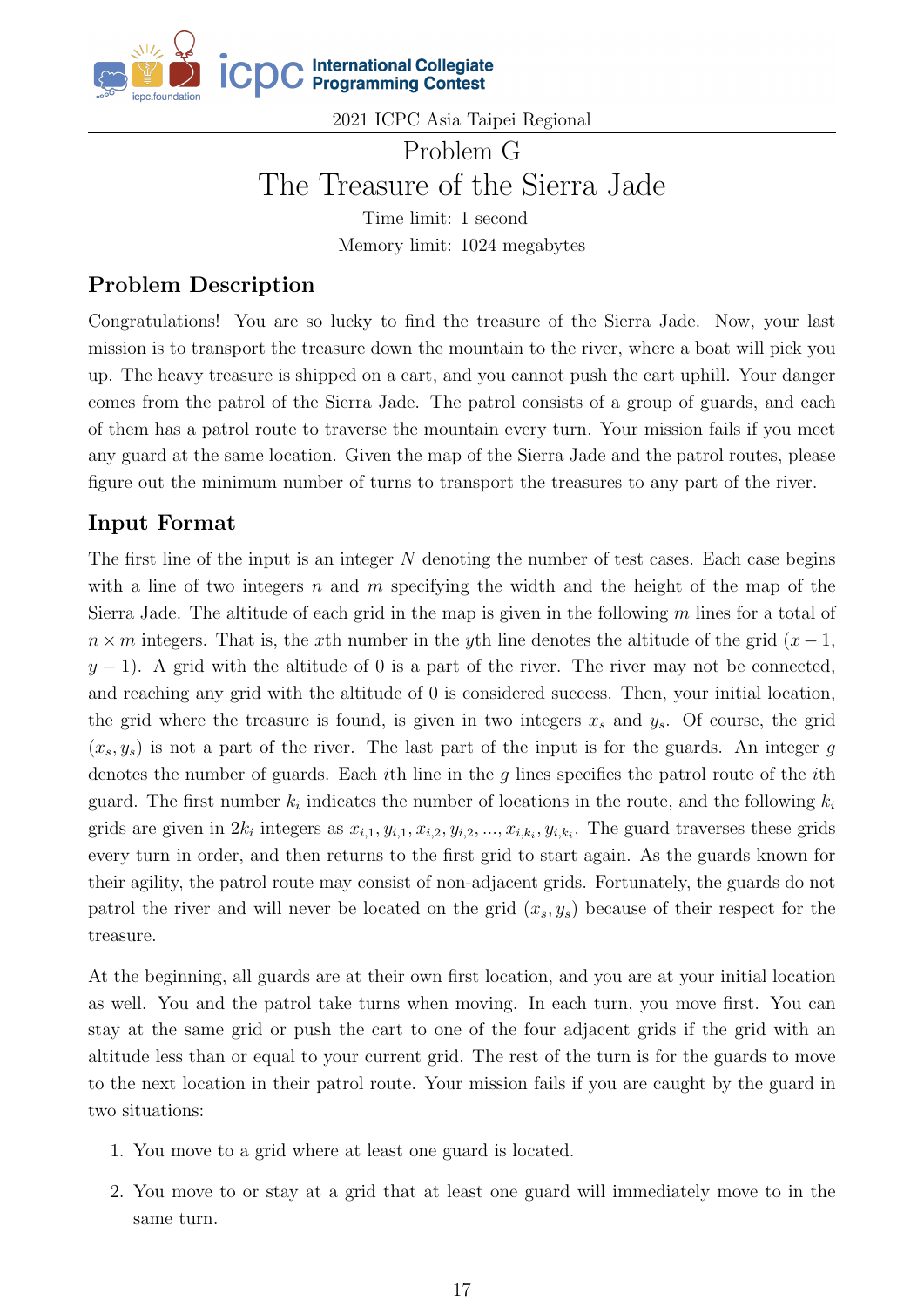

The following figure illustrates the first case in the sample input as an example. Your location is marked by the letter Y, and the guard is marked by the letter G. In the first turn, your only choice is to stay at (0, 0) since both adjacent grids are infeasible to move to. That is, the altitude of  $(1, 0)$  is greater than that of  $(0, 0)$ , and  $(0, 1)$  is occupied by the only guard. In the second turn, you move to  $(0, 1)$ . In the third turn, you reach  $(0, 2)$ , where is a part of the river, with the success of the mission.

| $t=0$ | $\equiv$ $\overline{\phantom{a}}$ |  | $=$ 2 |  | $=3$ |
|-------|-----------------------------------|--|-------|--|------|

### Output Format

The output contains  $N$  lines for the  $N$  test cases. For each case, output a single line containing an integer that is the minimum number of turns for you to transport the treasure downhill to any location of the river. Output -1 if it is impossible to ship the treasure to the river.

- $1 \le N \le 10$
- $0 < n, m \leq 40$
- $\bullet$  0  $\leq$  g  $\leq$  10
- 0 <  $k_i$  < 8
- All x-coordinates are integers in the range of 0 and  $n-1$ , all y-coordinates are integers in the range of 0 and  $m-1$ , and all altitudes are integers in the range of 0 and  $2^{20}$ .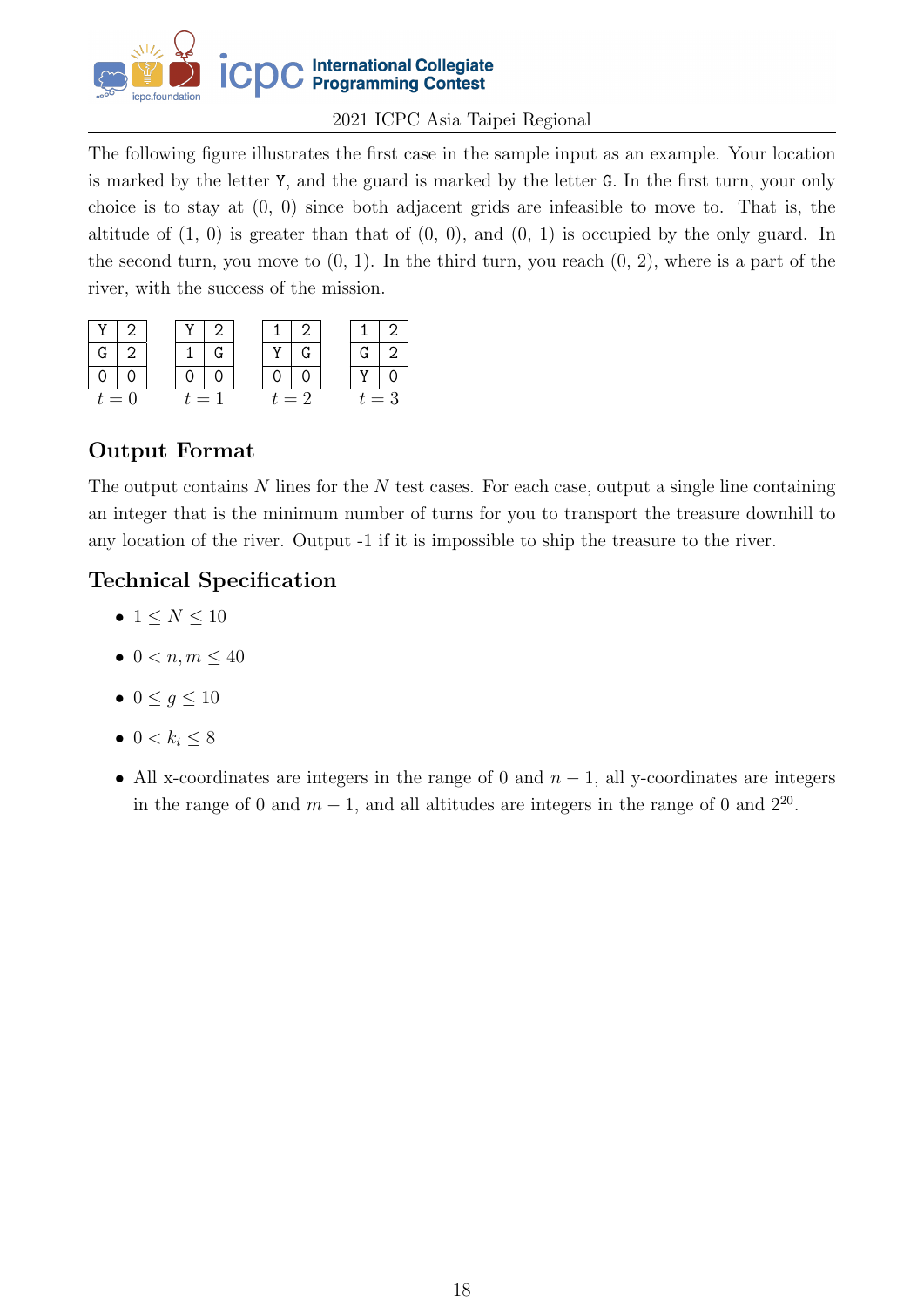

| Sample Input 1                                                                  | Sample Output 1           |
|---------------------------------------------------------------------------------|---------------------------|
| $\mathbf 5$                                                                     | $\ensuremath{\mathsf{3}}$ |
| $\overline{2}$<br>$\mathbf{3}$                                                  | $-1$                      |
| $\mathbf{1}$<br>$\sqrt{2}$                                                      | $\sqrt{2}$                |
| $\sqrt{2}$<br>$\mathbf{1}$                                                      | $-1$                      |
| $\mathsf{O}\xspace$<br>$\overline{0}$                                           | $\ensuremath{\mathsf{3}}$ |
| $\mathsf{O}\xspace$<br>$\mathsf{O}\xspace$                                      |                           |
| $\mathbf 1$                                                                     |                           |
| $\ensuremath{\mathsf{3}}$<br>1 1 1 1 1<br>$\mathsf{O}\xspace$                   |                           |
| $\overline{2}$<br>$\mathbf{3}$                                                  |                           |
| $\mathbf 1$<br>$\sqrt{2}$                                                       |                           |
| $\mathbf 1$<br>$\overline{2}$                                                   |                           |
| $\mathsf{O}\xspace$<br>$\mathbf 0$                                              |                           |
| $\mathsf{O}\xspace$<br>$\overline{0}$                                           |                           |
| $\mathbf{1}$                                                                    |                           |
| $\sqrt{2}$<br>$\begin{array}{ccc} 1 & 1 & 1 \end{array}$<br>$\mathsf{O}\xspace$ |                           |
| 2 <sub>3</sub>                                                                  |                           |
| $\mathbf{1}$<br>$\sqrt{2}$                                                      |                           |
| $\mathbf{1}$<br>$\overline{2}$                                                  |                           |
| $\mathsf{O}\xspace$<br>$\mathbf 0$                                              |                           |
| $\mathbf 1$<br>$\mathsf{O}$                                                     |                           |
| $\mathsf{O}\xspace$                                                             |                           |
| $\mathbf{2}$<br>$\mathbf{3}$                                                    |                           |
| $\mathbf 1$<br>$\sqrt{2}$                                                       |                           |
| $\overline{c}$<br>$\mathbf{1}$                                                  |                           |
| $0\quad 0$                                                                      |                           |
| $1\quad 0$                                                                      |                           |
| $\overline{a}$                                                                  |                           |
| $1 \quad 0 \quad 1$                                                             |                           |
| $\begin{array}{ccc} 1 & 1 & 1 \end{array}$                                      |                           |
| $3 \quad 3$                                                                     |                           |
| $\begin{array}{ccc} 1 & 2 & 1 \end{array}$                                      |                           |
| $1 \quad 1 \quad 1$                                                             |                           |
| $0\quad 2\quad 0$                                                               |                           |
| $\begin{array}{cc} 1 & 0 \\ 1 & \end{array}$                                    |                           |
|                                                                                 |                           |
| $3$ 0 1 1 1 2 1                                                                 |                           |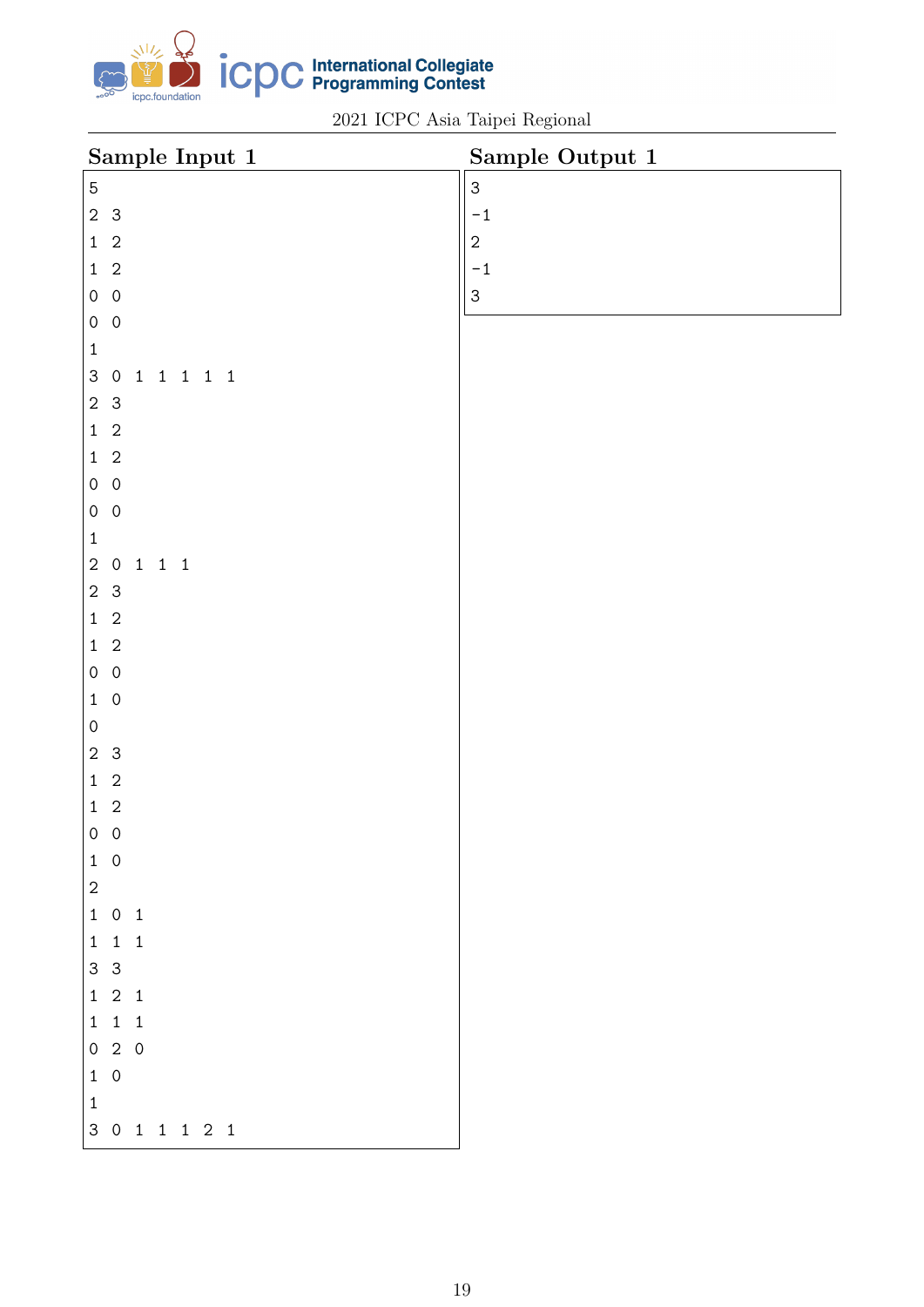

Almost blank page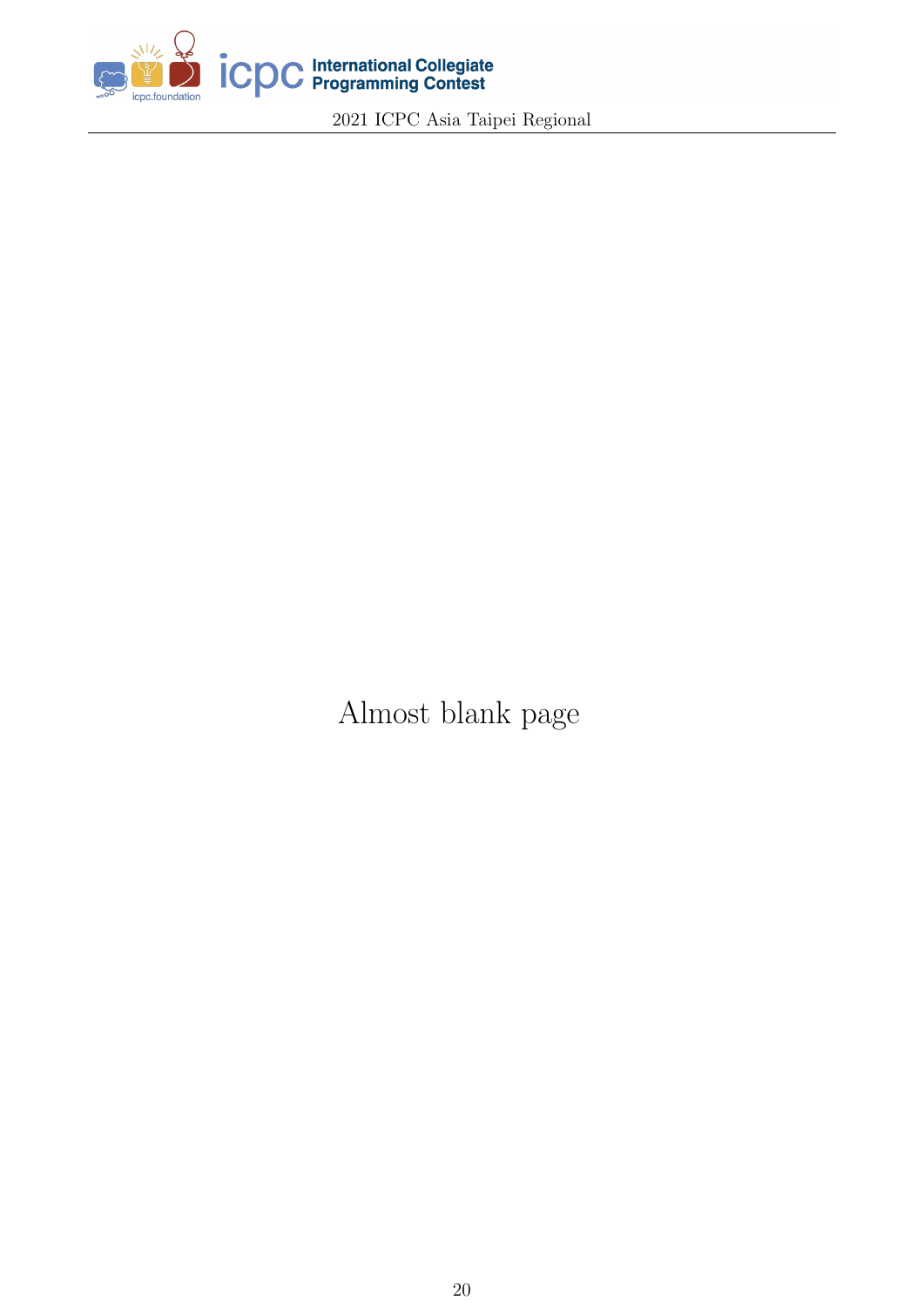

**OC** International Collegiate<br> **OC** Programming Contest

2021 ICPC Asia Taipei Regional

# Problem H A Big Project

Time limit: 1 second Memory limit: 1024 megabytes

## Problem Description

The ICPC company is running a big project. The project manager, Peter, divides this big project into *n* subprojects and asks his colleagues to join. Peter finds  $2n$  colleagues who are interested in the project, and he wants to have all of them in. For each subproject, Peter decides to have a team of two people. Some of the colleagues have never collaborated with each other before, and Peter would like to encourage collaborations through this project. However,  $r$  of the  $n$  subprojects are very essential so Peter expects that the two team members of an essential subproject have experience on collaboration.

Given "a list of collaborations", i.e. a list of pairs of the  $2n$  colleagues who have collaborated before, please find the number k minimizing  $|k-r|$  such that the 2n colleagues can be partitioned into  $n$  2-sets with exactly  $k$  of which appeared in the list of collaborations. You also have to give the  $n$  teams.

### Input Format

For each test case, the first line contains three integers  $n$ ,  $m$ , and  $r$ , where  $n$  is the number of subprojects,  $m$  is the number of pairs in the list of collaborations, and  $r$  is the number of essential subprojects. The 2n colleagues who join the project are numbered from 1 to  $2n$ . Each of the following m lines contains two integers x and  $\gamma$ , indicating that x and  $\gamma$  have collaborated before. Consecutive integers in a line are separated by a space.

## Output Format

For each test case, the output consists of  $n + 1$  lines. The first line is the integer k. Each of the following *n* lines contains two integers x and y. In exactly k of the *n* lines, either "x y" or " y x" has to be in the list of collaborations. For the remaining  $n - k$  lines, neither "x y" nor " $\mathbf{u}$  x" appears in the list of collaborations.

- 0  $\leq r \leq n \leq 450$
- $0 \leq m \leq \binom{2n}{2}$  $\binom{2n}{2}$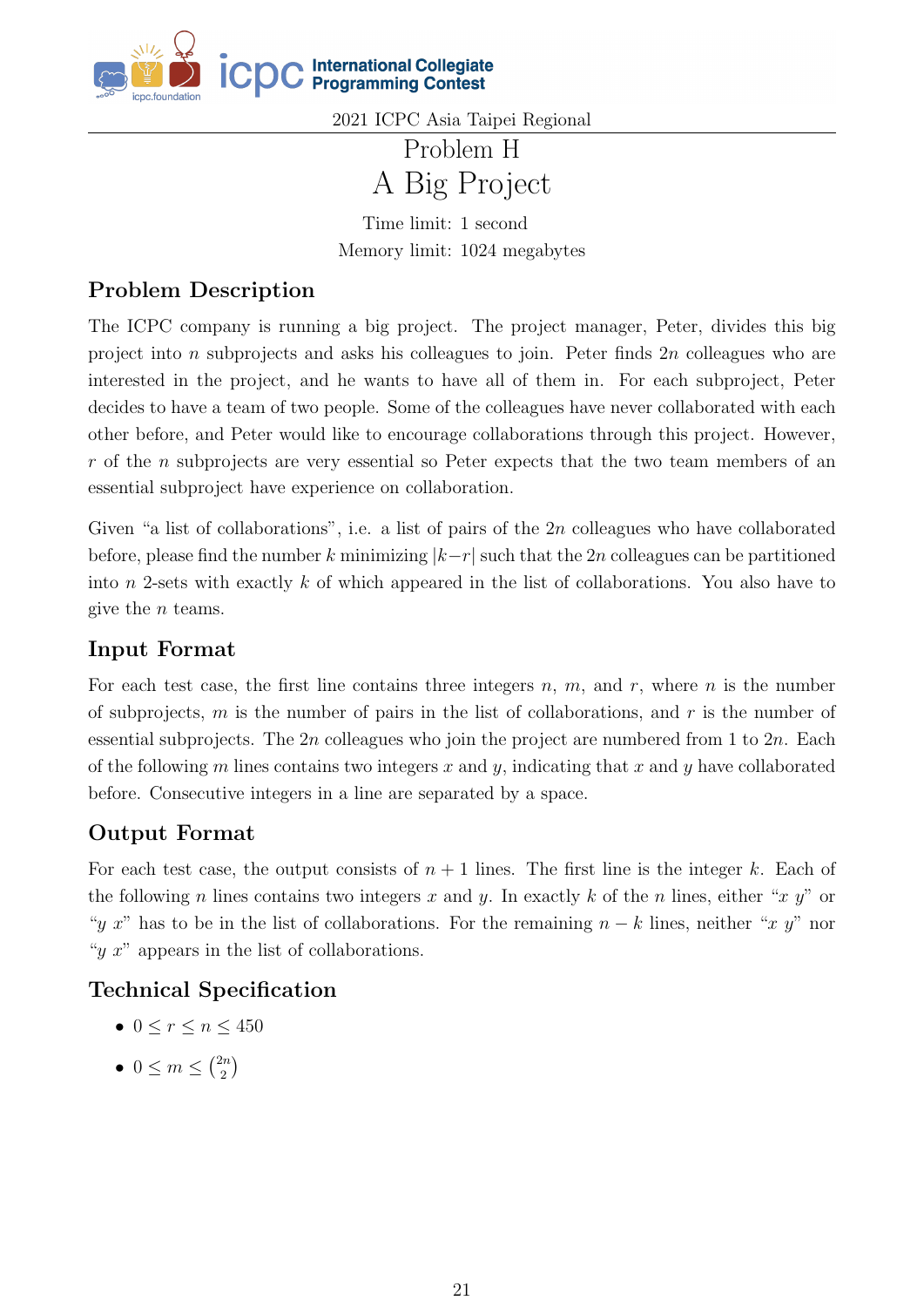

| Sample Input 1    | Sample Output 1     |
|-------------------|---------------------|
| $3\quad 5\quad 2$ | $\overline{2}$      |
| $1\quad 2$        | 5 <sub>2</sub>      |
| 6 3               | 3 <sup>1</sup><br>6 |
| 4 3               | 4<br>1              |
| 2 <sub>5</sub>    |                     |
| 5<br>4            |                     |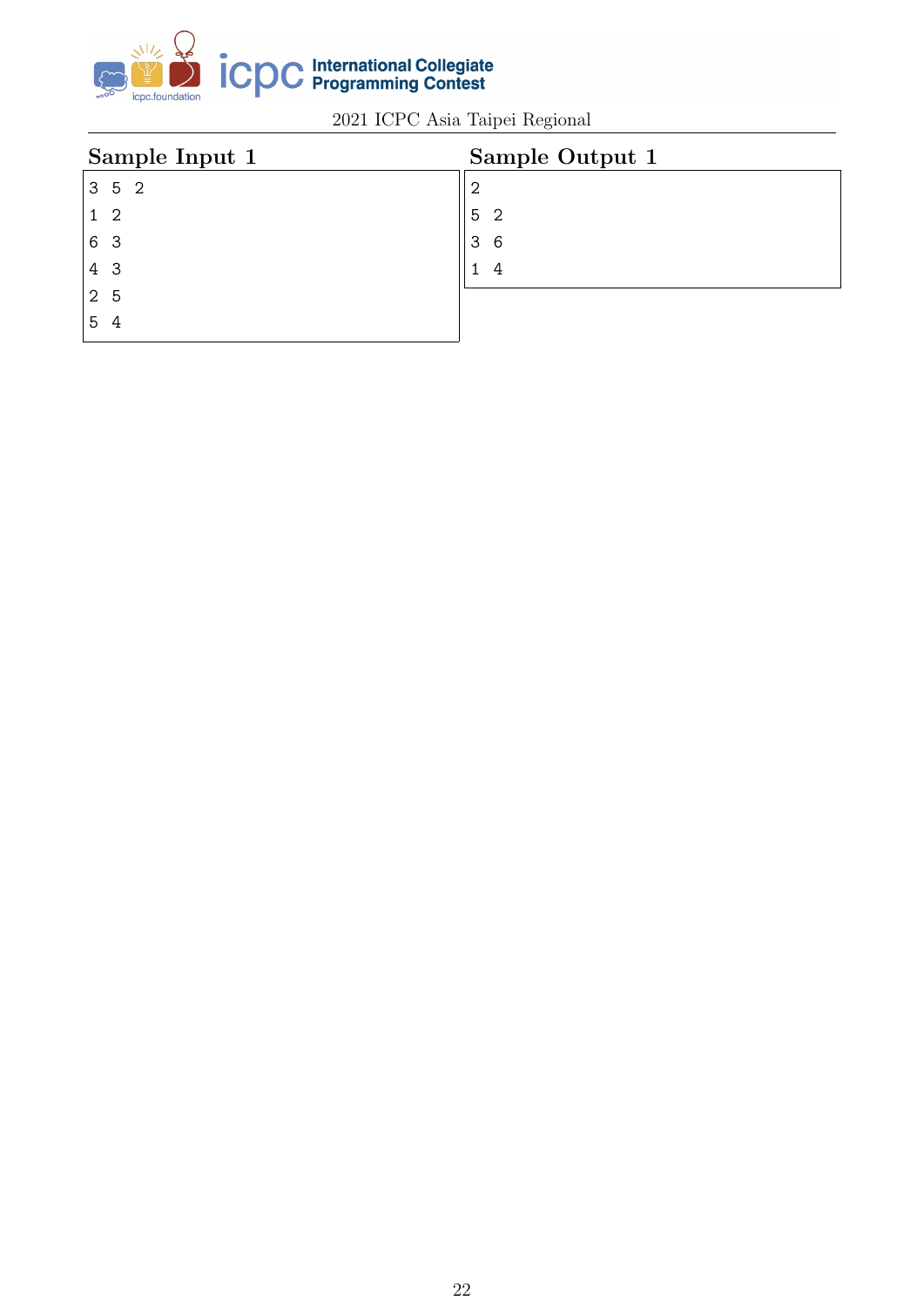

## Problem I Seesaw

Time limit: 1 second Memory limit: 1024 megabytes

### Problem Description

There is a seesaw in a playground. On each side of the seesaw, there are  $S$  seats, where the seats are located at distance exactly  $1, 2, \ldots, S$  units from the center. When a seat at distance d units from the center is occupied by someone with weight w, a torque of magnitude  $w \times d$ will appear on the corresponding side of the seesaw. The seesaw is balanced when the total torque on both sides have the same magnitude.

Initially, all the seats on the seesaw are occupied with kids with positive integral weights. Furthermore, on the left side of the seesaw, all kids have odd weights, while on the right side of the seesaw, all kids have even weights. Unfortunately, the seesaw is not balanced. Someone suggests to exchange the kids around, so as to see if the seesaw can be balanced. However, kids with weight more than 2 are unwilling to move, so that they will never change their seats. Your task is to determine if it is possible to make the seesaw balanced, and if so, what the minimum number of exchanges is.

For example, suppose  $S = 3$ , the kids on the left side all have weight 1, and the kids on the right side all have weight 2. Then, it is possible to make 1 exchange, by exchanging the kids at distance 3 on both sides, so that the total torque of the left side becomes  $1 \times 1 + 1 \times 2 + 2 \times 3 = 9$ , and the total torque of the right side becomes  $2 \times 1 + 2 \times 2 + 1 \times 3 = 9$ , and the seesaw is balanced.

For another example, suppose  $S = 3$ , the kids on the left side all have weight 1, and the kids on the right side of the seesaw have weights 4, 2, 2, at distance 1, 2, 3 units, respectively. Then, it is possible to make 2 exchanges, first by exchanging the kids at distance 2 on both sides, and then by exchanging the kid at distance 1 on the left with the kid at distance 3 on the right, so that the total torque on the left side becomes  $2 \times 1 + 2 \times 2 + 1 \times 3 = 9$ , and the total torque of the right side becomes  $4 \times 1 + 1 \times 2 + 1 \times 3 = 9$ , and the seesaw is balanced. In contrast, we see that it is impossible to balance the seesaw with just 1 exchange, so the minimum number of exchanges in this example is 2.

### Input Format

The first line of the input is a positive integer  $T$  denoting the number of test cases. Each test case begins with a positive integer  $S$ , denoting the number of seats on each side of the seesaw. Then, the next line contains  $S$  odd integers, which are the weights of the kids on the left side of the seesaw, listed from the one with distance 1 unit to the one with distance  $S$  units from the center, respectively. After that will be a line containing  $S$  even integers, which are the weights of the kids on the right side of the seesaw, listed from the one with distance 1 unit to the one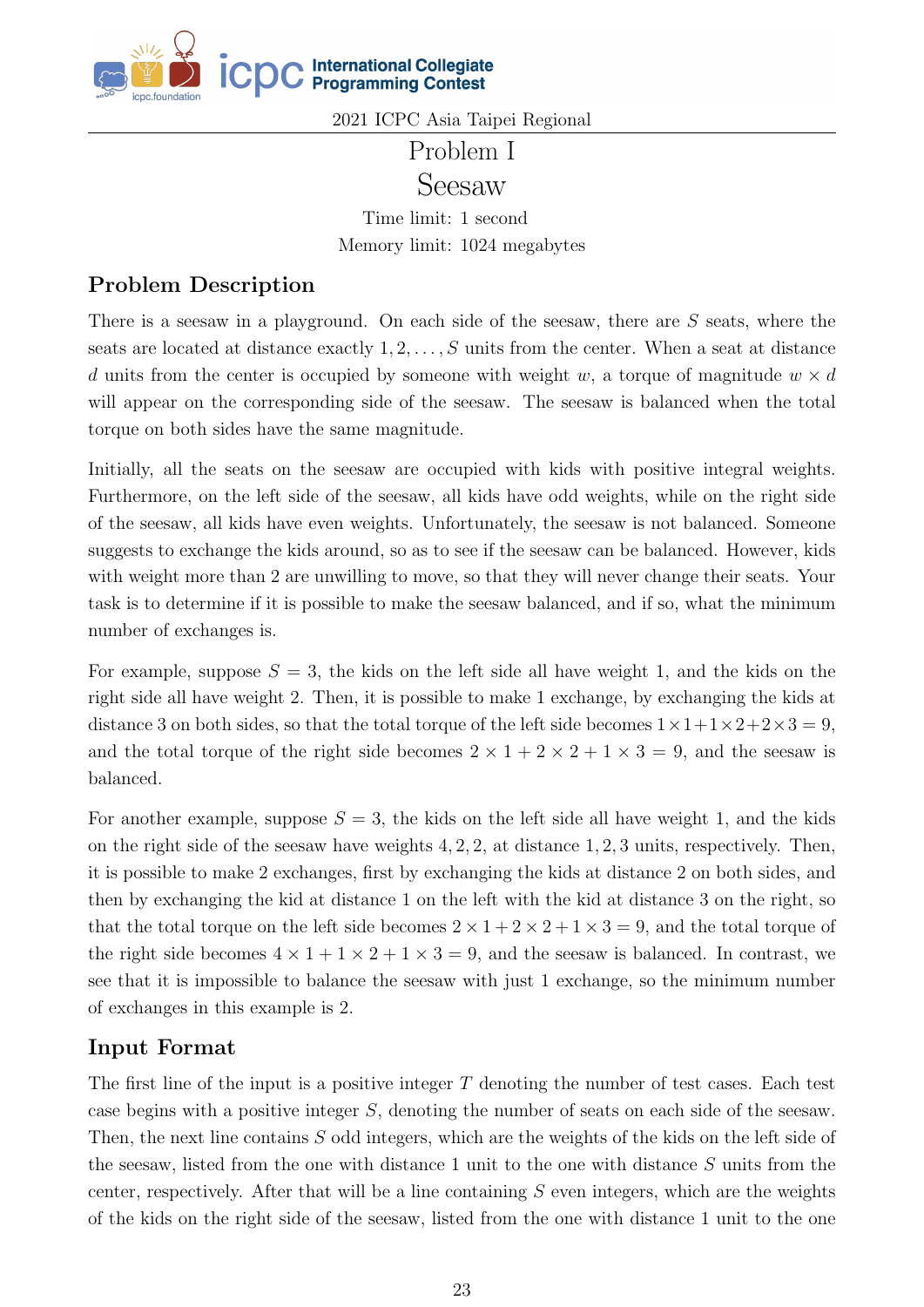

with distance  $S$  units from the center, respectively.

## Output Format

For each of the test cases, if the seesaw can be balanced, output the minimum number of exchanges needed; otherwise, output -1. Each output is on a single line.

- $\bullet$  1  $\leq T \leq 5$
- $1 \le S \le 100$
- $1 \leq w \leq 50000$ ; w is an integer

| Sample Input 1                   | Sample Output 1 |
|----------------------------------|-----------------|
| $\,4\,$                          | $\mathbf 0$     |
| $\ensuremath{\mathsf{3}}$        | 1               |
| 3<br>$\mathbf{1}$<br>1           | $\overline{2}$  |
| $2\quad 2\quad 2$                | $-1$            |
| 3                                |                 |
| $\mathbf{1}$<br>$\mathbf 1$      |                 |
| $2\quad 2\quad 2$                |                 |
| 3                                |                 |
| $\mathbf{1}$<br>$\mathbf 1$      |                 |
| 4 2 2                            |                 |
| 3                                |                 |
| 333                              |                 |
| 2 <sub>2</sub><br>$\overline{2}$ |                 |
|                                  |                 |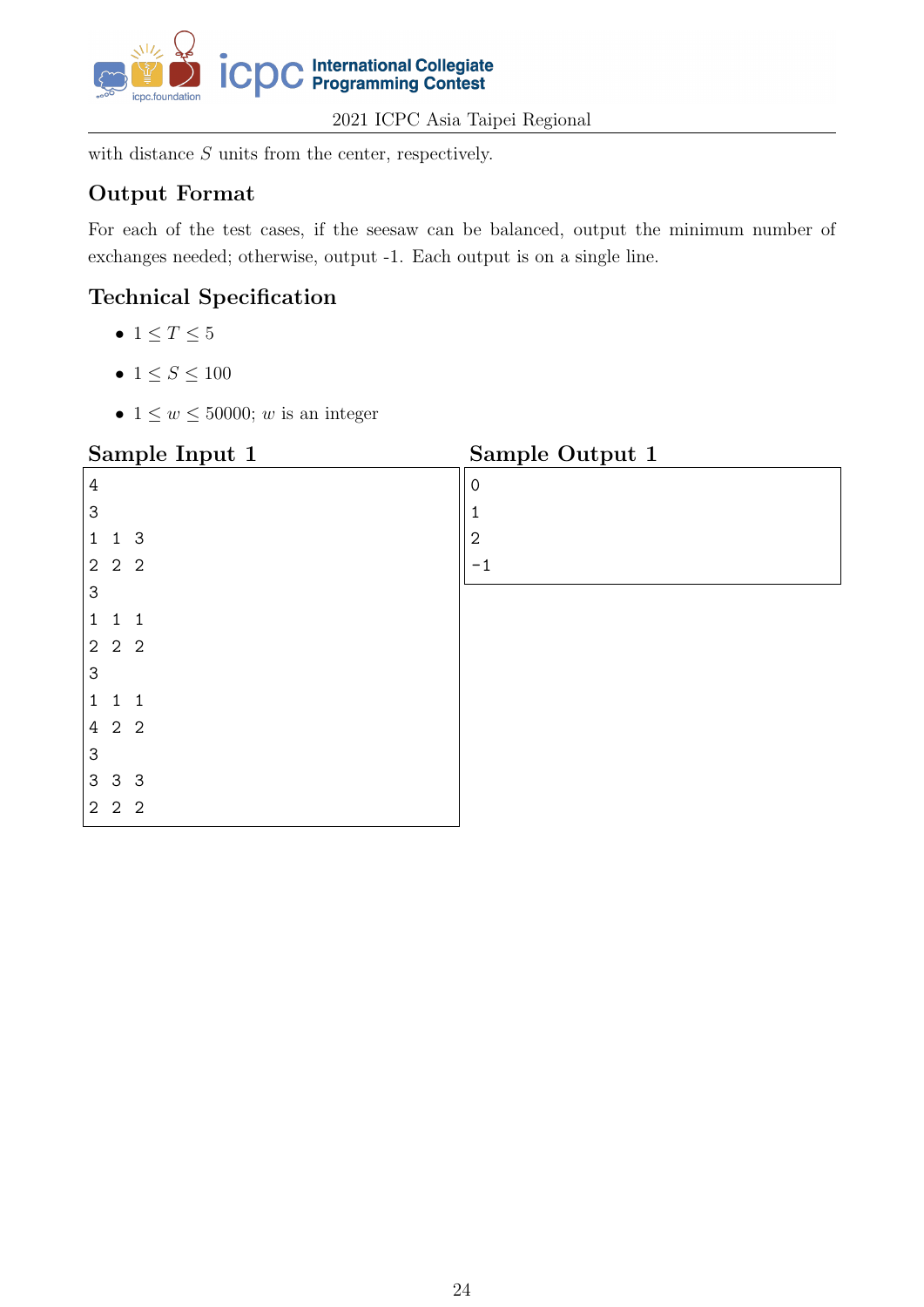

# Problem J Transportation Network

Time limit: 3 seconds Memory limit: 1024 megabytes

### Problem Description

A retail company owns many convenience stores and a central warehouse in a city. Commodities are transported from the central warehouse to convenience stores. In addition, convenience stores provide a service that customers can send packages from a convenience store to another. A logistics team of this company aim at redesigning their transportation network in the city. The *original transportation network* can be modeled by a simple, undirected, and complete graph  $G = (V, E, w)$ , in which  $V = \{0, 1, 2, ..., n-1\}$  is the vertex set,  $E = \{\{x, y\} | x, y \in V\}$ and  $x \neq y$  is the edge set, and  $w : E \to \{1,2\}$  is a weight function. Vertex 0 represents the central warehouse and vertices  $1, 2, \ldots, n-1$  represent  $n-1$  convenience stores. All the edges in  $E$  represent the transportation links between all the pairs of vertices in  $V$ . The weight of each edge represents the cost to establish the corresponding transportation link.

For ease of management,  $V - \{0\}$  is partitioned into two disjoint sets, denoted by S and U, in which  $S$  contains the convenience stores located at the main streets, and  $U$  contains the convenience stores located at some alleys. That is, except for vertex  $0$ , every vertex in  $V$ belongs to either set S or set U. Moreover, the weights of edges in G are defined as follows.

- ∙ For vertex 0
	- $w({0, s}) = 1$  if  $s \in S$ .
	- $w({0, u}) = 2$  if  $u \in U$ .
- For  $s \in S$ 
	- $w({s, s'}) = 2$  if  $s' \in S$  and  $s \neq s'$ .

$$
- w({s, u}) = 1 \text{ if } u \in U.
$$

- For  $u \in U$ 
	- $w({u, u'}) = 2$  if  $u' \in U$  and  $u \neq u'$ .

A rooted tree is a tree with one specified vertex  $r$  chosen as the root. For each vertex  $v$ , there is a unique path  $P(v)$  from v to the root r. The parent of v is its neighbor on  $P(v)$ ; its childern are its other neighbors. For a non-root vertex  $v$  in a rooted tree T, the depth of  $v$  is the number of edges in the path from  $v$  to the root. The *depth of a rooted tree T* is the maximum depth among all the vertices in  $T$ . To achive the goal of efficient transportation, the logistics team members devote their effort to connect the central warehouse and all the convenience stores to form a special *depth-2 spanning tree*  $T$  such that the following coditions hold: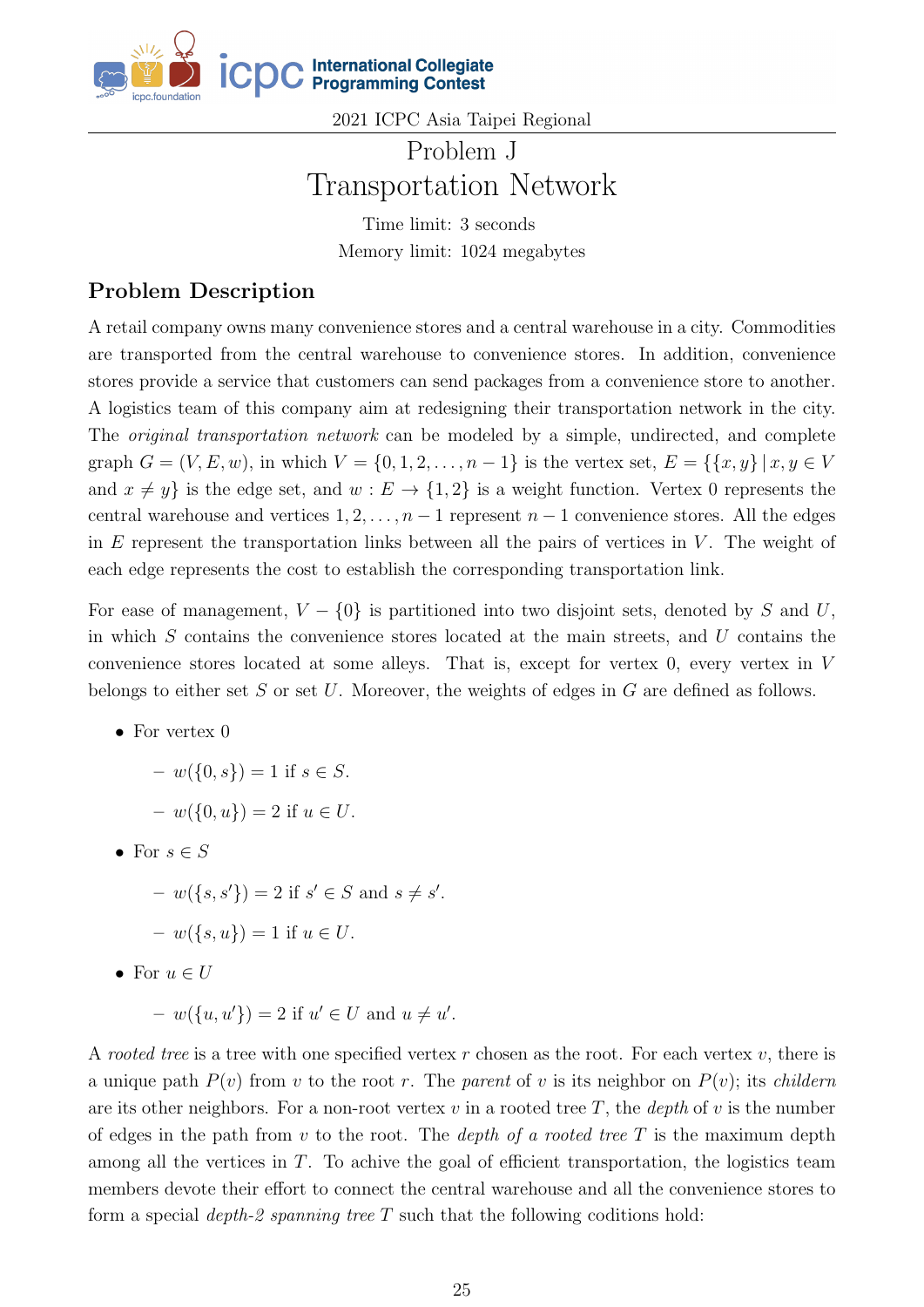

- 1. The root of  $T$  is vertex 0.
- 2. The depth of  $T$  is at most 2.
- 3. T contains all the vertices in the original transportation network.
- 4. The root (i.e., vertex 0) is adjacent to exact  $p$  vertices called hubs, and each of the remaining vertices is adjacent to exactly one hub.

For any two vertices u and v in a rooted tree T, let  $w_T(u, v)$  denote the weight between u and v in T (i.e., the sum of the weight of edges in the path between u and v in T). Define  $W(T) = \sum_{u \in V} \sum_{v \in V} w_T(u, v)$  to be the *routing cost* of T. The logistics team aims to construct a transportation network  $T$  with the minimum of routing cost. For convenience, we call such a depth-2 spanning tree with the minimum routing cost as critical transportation network. Figure [2](#page-25-0) illustrates a toy example of the problem.

<span id="page-25-0"></span>

Figure 2: An example of the problem with  $n = 4$  and  $p = 1$ . The original transportation network  $G$  is shown on the left hand side, where gray vertex represents vertex  $0$ , white vertex belongs to  $S$ , and black vertices belong to  $U$ . The critical transportation network is shown on the right hand side.

Given the original transportation network  $G$  and a positive integer  $p$ , your task is to write a computer program for computing the minimum routing cost of the critical transportation network.

### Input Format

The first line of the input file contains an integer  $L (L \leq 16)$  that indicates the number of test cases as follows. For each test case, the first line contains three integers (separated by whitespaces) representing n,  $|S|$ , and p. Then it is immediately followed by a single line, which contains  $|S|$  integers (separated by whitespaces) that represent the vertices belonging to the set S, where  $s \in S$  and  $1 \leq s \leq n-1$ . It guarantees the sum of  $|S|$  in all testcases are at most 300, 000.

### Output Format

The output contains one line for each test case. Each line contains one positive integer representing the routing cost of the critical transportation network.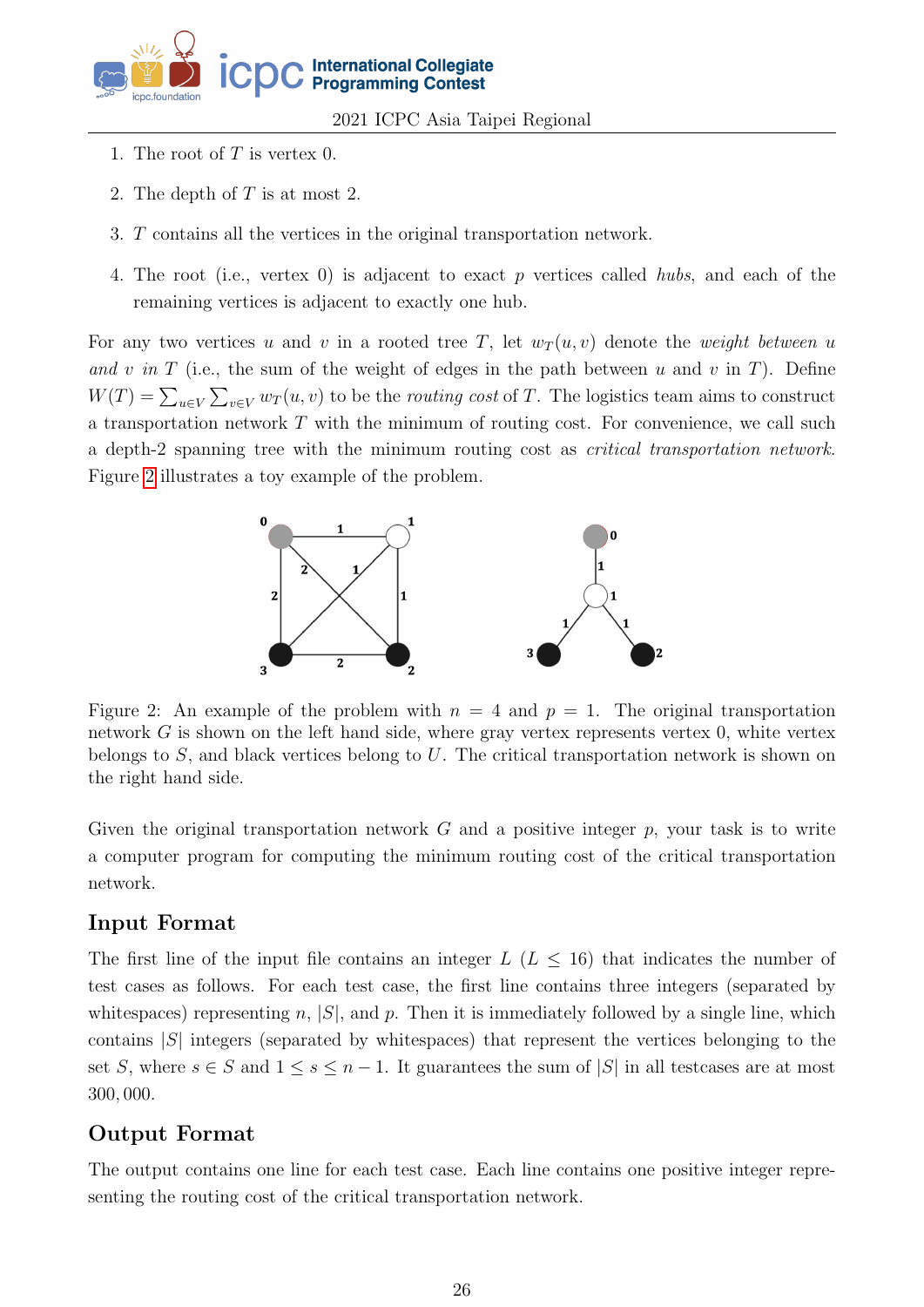

- $3 \leq n \leq 1,000,000$  for each test case.
- $|S| + |U| \ge p$ .
- $1 \leq |S| \leq p \leq n-1$ .

| Sample Input 1 | Sample Output 1 |
|----------------|-----------------|
|                | 18              |
| 4<br>- 1       | 68              |
|                |                 |
| 6 2 3          |                 |
|                |                 |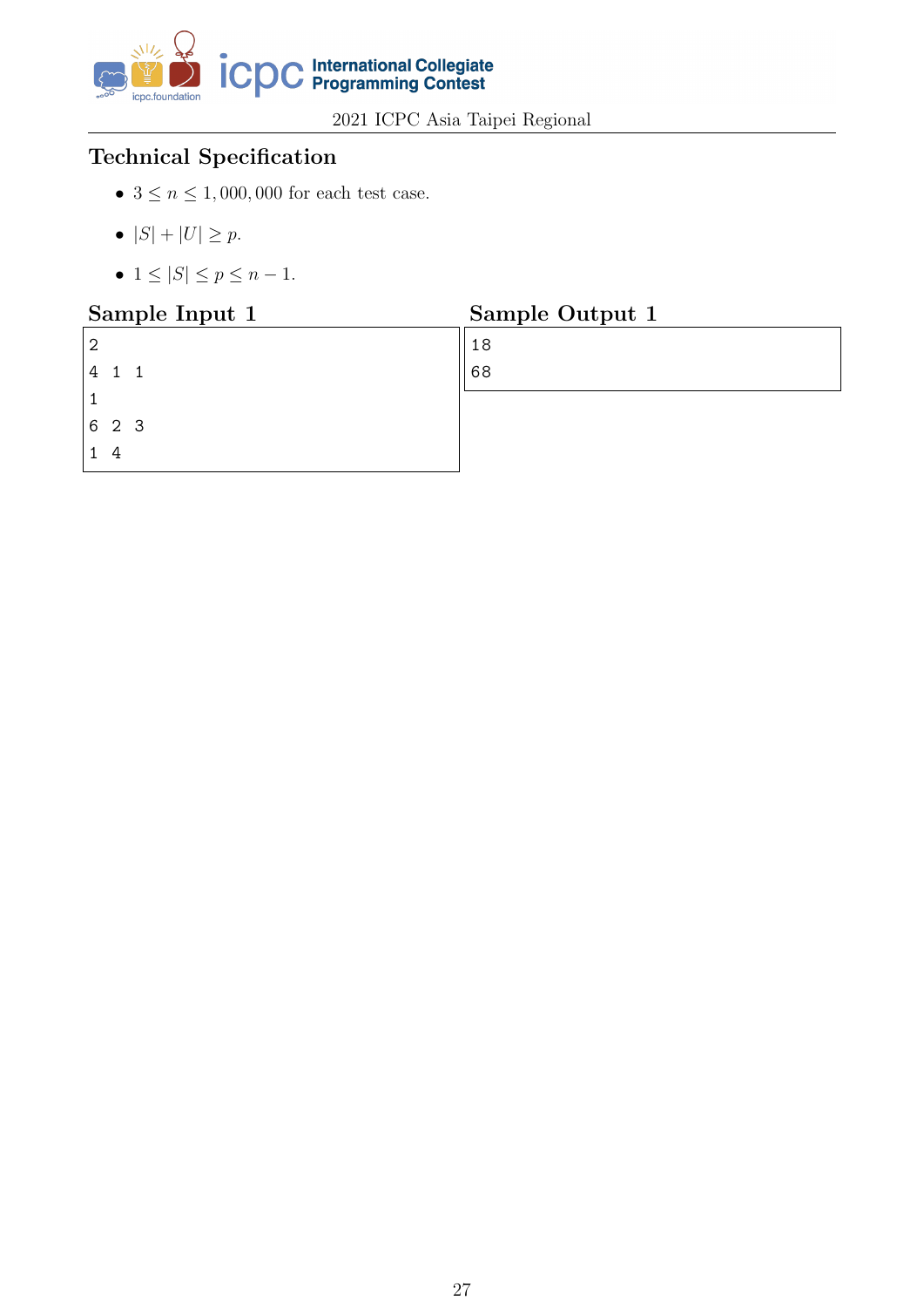

Almost blank page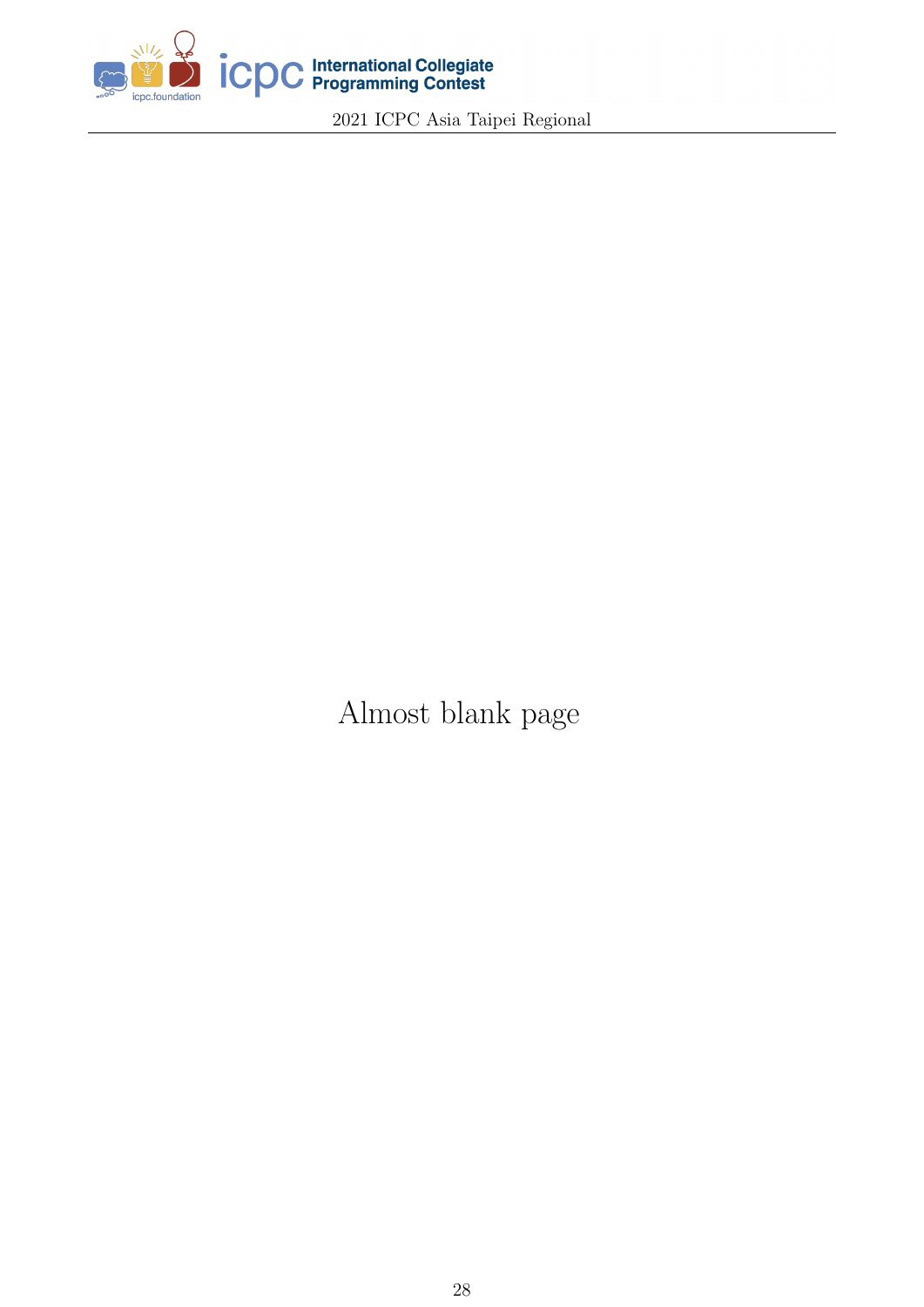

## Problem K Insertion Array

Time limit: 3 seconds Memory limit: 1024 megabytes

### Problem Description

You are given two strings a and b. Let  $len_a$  be the length of a and  $len_b$  be the length of b. There are  $len_b + 1$  ways to insert the string a into the string b. Let  $S[i]$  be the string generated by inserting a into the position in front of the *i*-th chacter(0-based) of b. And let  $S[len_b]$  is just generated by place  $a$  after  $b$ . We call these strings as "inserted strings". For example, when  $a =$  "bb",  $b =$  "abc", there are four insrted strings. They are  $S[0] =$  "bbabc",  $S[1] = S[2] =$ "abbbc",  $S[3] =$  "abcbb".

The "insertion array" Ins of b with respect to a is a 0-based array of size  $len_b + 1$ , which contains a permutation of integers from 0 to  $len_b$ . Ins describes the lexicographical order of "inserted strings". More formally, the array  $Ins$  satisfies following property:

 $i \leq j \Leftrightarrow [S[Ins[i]] \leq S[Ins[j]] \vee (S[Ins[i]] = S[Ins[j]] \wedge Ins[i] > Ins[j])$ 

In above formula, strings are compared by lexicographical order.

Now your task is calculating the "insertion array"  $Ins$  of  $b$  with respect to  $a$ . In order to avoid large output file, just output the value of  $rac{len_b}{\sum}$  $i=0$  $(In[i] \times 1234567^i) \text{ modulo } (10^9 + 7).$ 

### Input Format

The first line of the input is an integer  $T$  denoting the number of test cases. Each test case is in two lines, the first line contains a non-empty string  $a$  and the second line contains the non-empty string *.* 

### Output Format

For each test case, output an integer between 0 and 1, 000, 000, 006 inclusive, representing the value of  $rac{len_b}{\sum}$  $i=0$  $(In[i] \times 1234567^i) \text{ modulo } (10^9 + 7).$ 

- $\bullet$  1  $\leq T \leq 4 \times 10^4$
- the sum of  $len_a$  won't exceed  $2 \times 10^6$
- the sum of  $len_b$  won't exceed  $2 \times 10^6$
- $a$  and  $b$  are consisting of only lower case Latin letters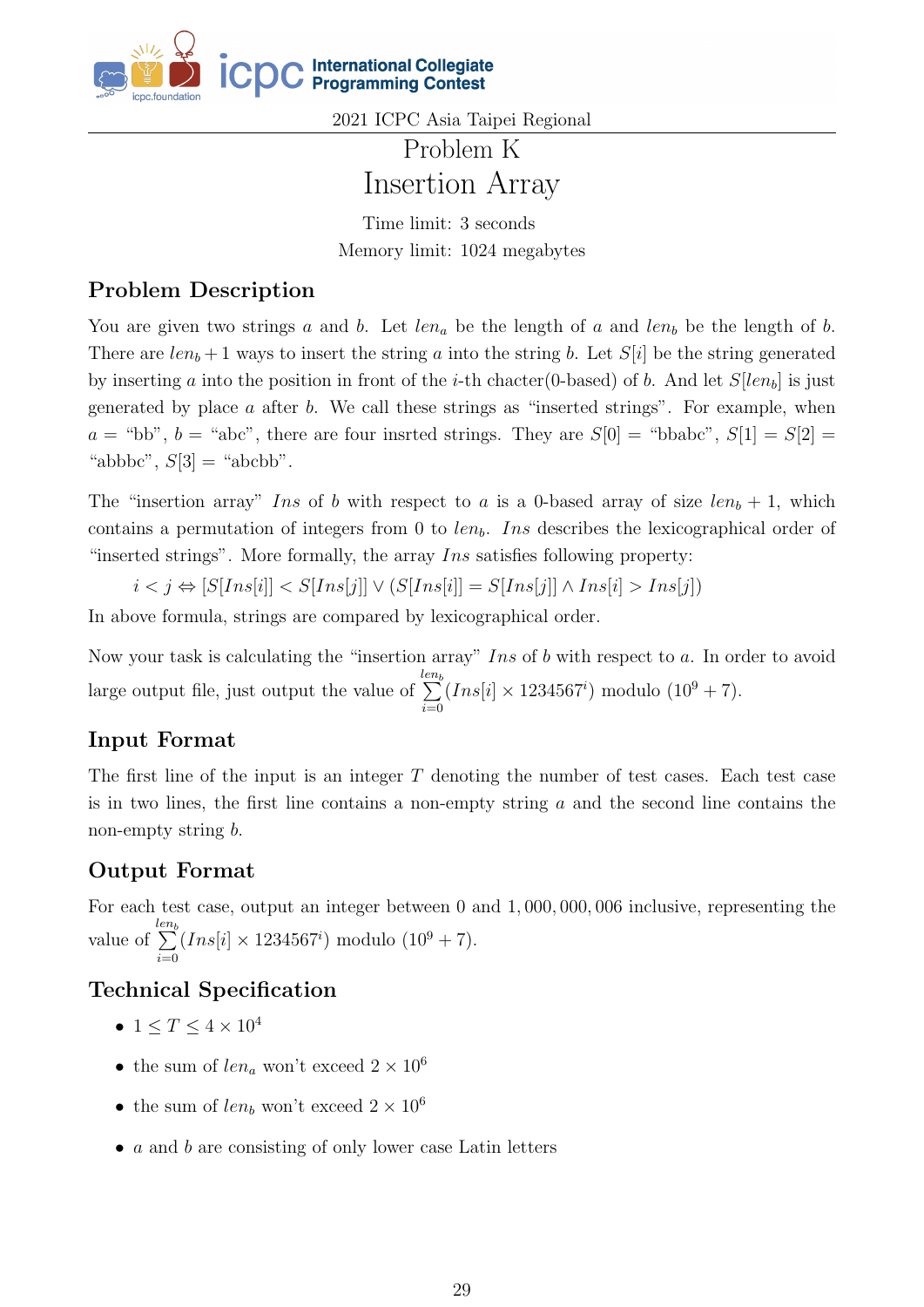

| Sample Input 1 | Sample Output 1 |
|----------------|-----------------|
| 2              | 468235032       |
| bb             | 667196656       |
| abc            |                 |
| abaa           |                 |
| abab           |                 |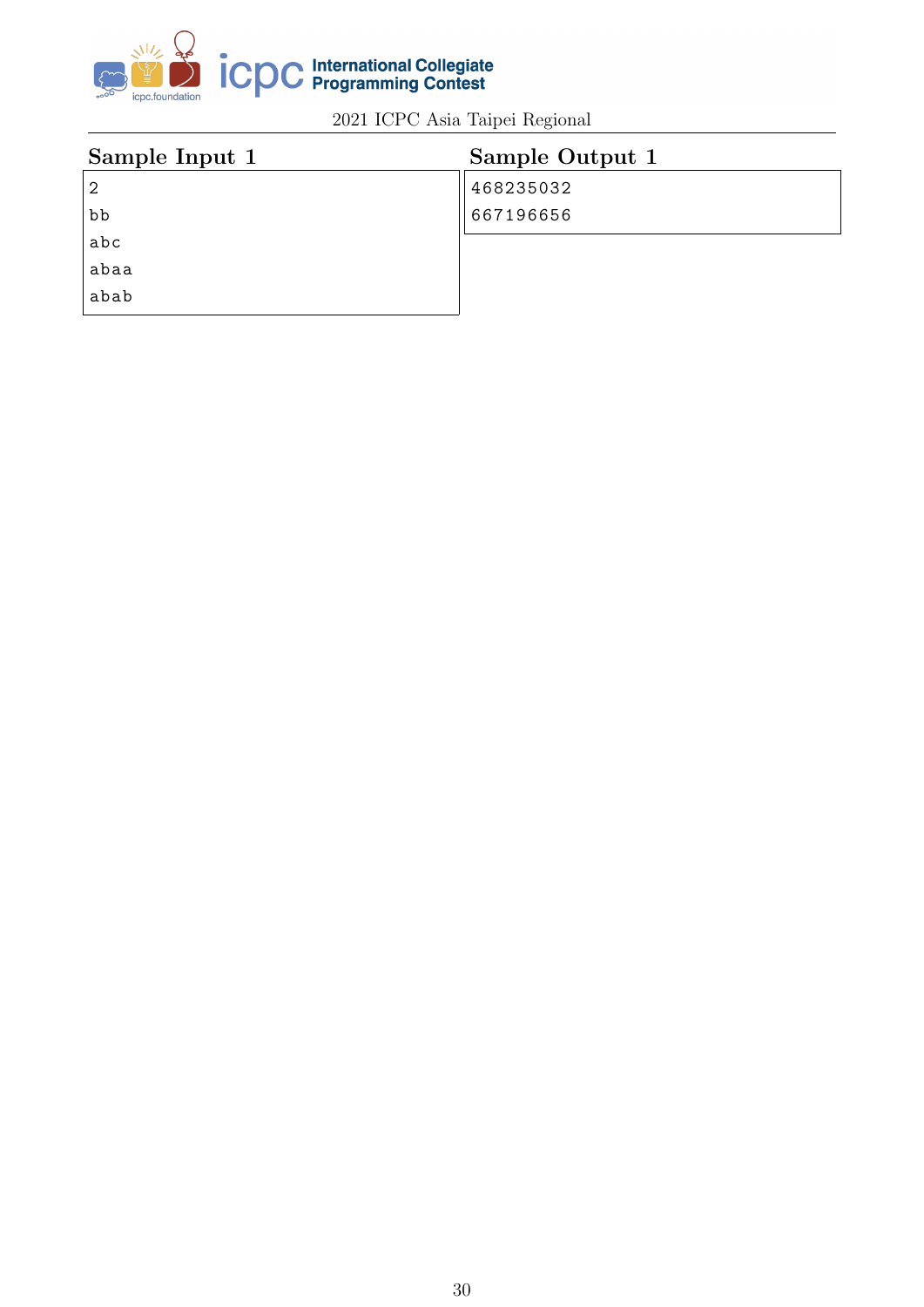

## Problem L Leadfoot

Time limit: 1 second Memory limit: 1024 megabytes

## Problem Description

Car parking can be one of the toughest challenges when acquiring a driver's license for many people. The International Car Parking Competition (ICPC) is held every year for car parking specialists around the world to join. The rules of ICPC are as follows:

- ∙ People who participate in ICPC are called Drivers.
- ∙ All Drivers keep track of their own number of Wins and Losses.
- ∙ All Drivers start with 0 Wins and 0 Losses initially.
- ∙ Two Drivers with the same number of Wins and Losses compete in a match.
- ∙ After a match, one Driver has the number of Wins increased by one while the other has the number of Losses increased by one.
- A Driver stops competing others when reaching  $n$  Wins or  $m$  Losses.
- Drivers finish with 0 Wins and  $m$  Losses are rewarded Leadfoot badges.

As the ICPC organizer, it is important for you to make sure all Drivers finish their tournament. That is, you have to invite a specific number of Drivers so that everyone either ends with  $n$  Wins or  $m$  Losses after multiple matches. To minimize the cost, you want to invite as few Drivers as possible. Given  $n$  and  $m$ , determine how many Leadfoot badges you have to prepare.

### Input Format

The first line contains a single integer  $k$  indicating the number of competitions you are holding. Each of the following lines contains two space separated integers  $n_i$  and  $m_i$  indicating the termination conditions for each competition.

### Output Format

For each competition output a single integer, the number of Leadfoot badges you have to prepare modulo 1000000007.

- 1  $\leq k \leq 10^5$
- $1 \leq n_i, m_i \leq 10^5$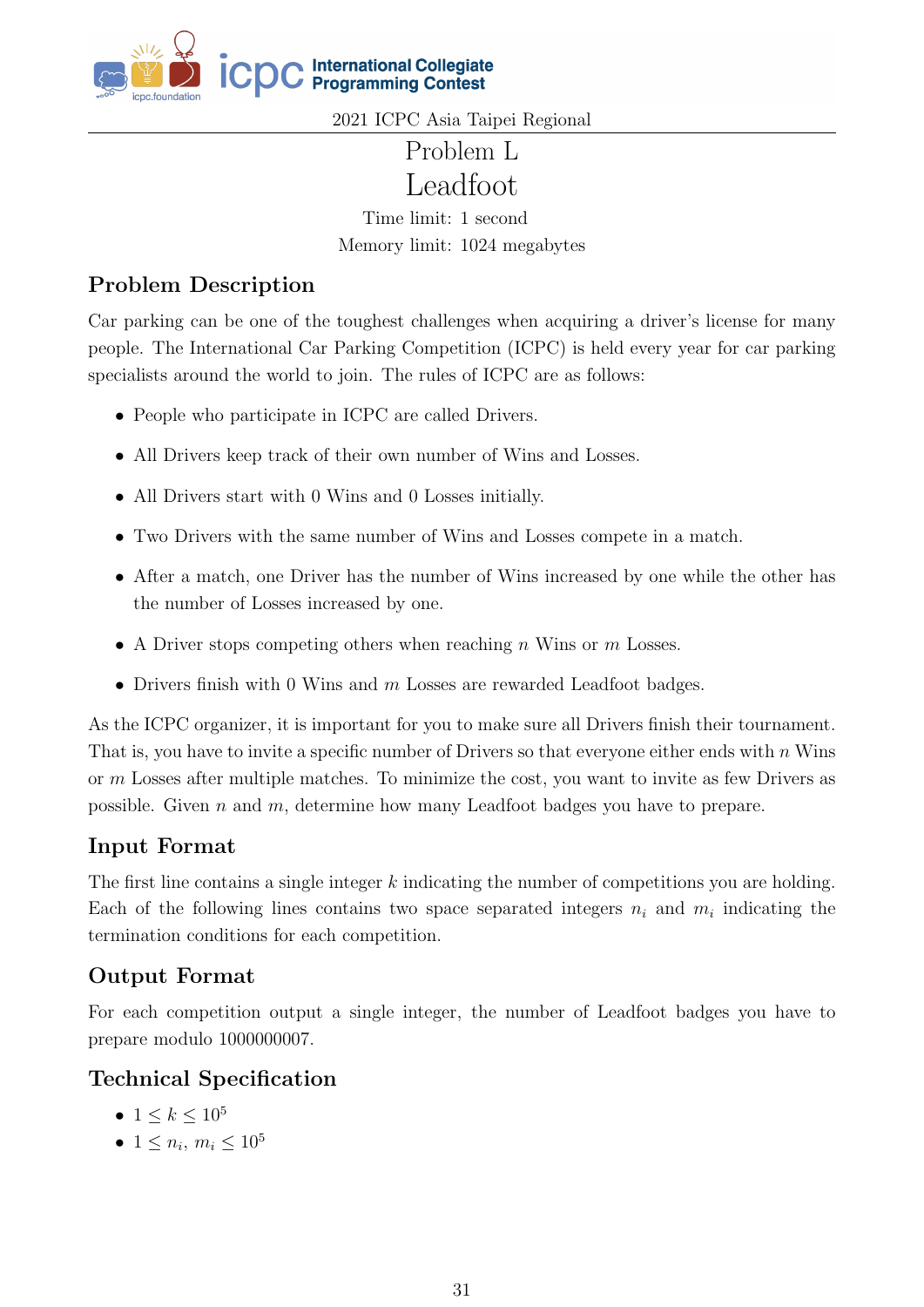

| Sample Input 1 | Sample Output 1 |
|----------------|-----------------|
| 5              | 1               |
|                |                 |
| 2 <sub>2</sub> | 4               |
| -6<br>4        | 16              |
| 6<br>4         | 1024            |
| 12 3           |                 |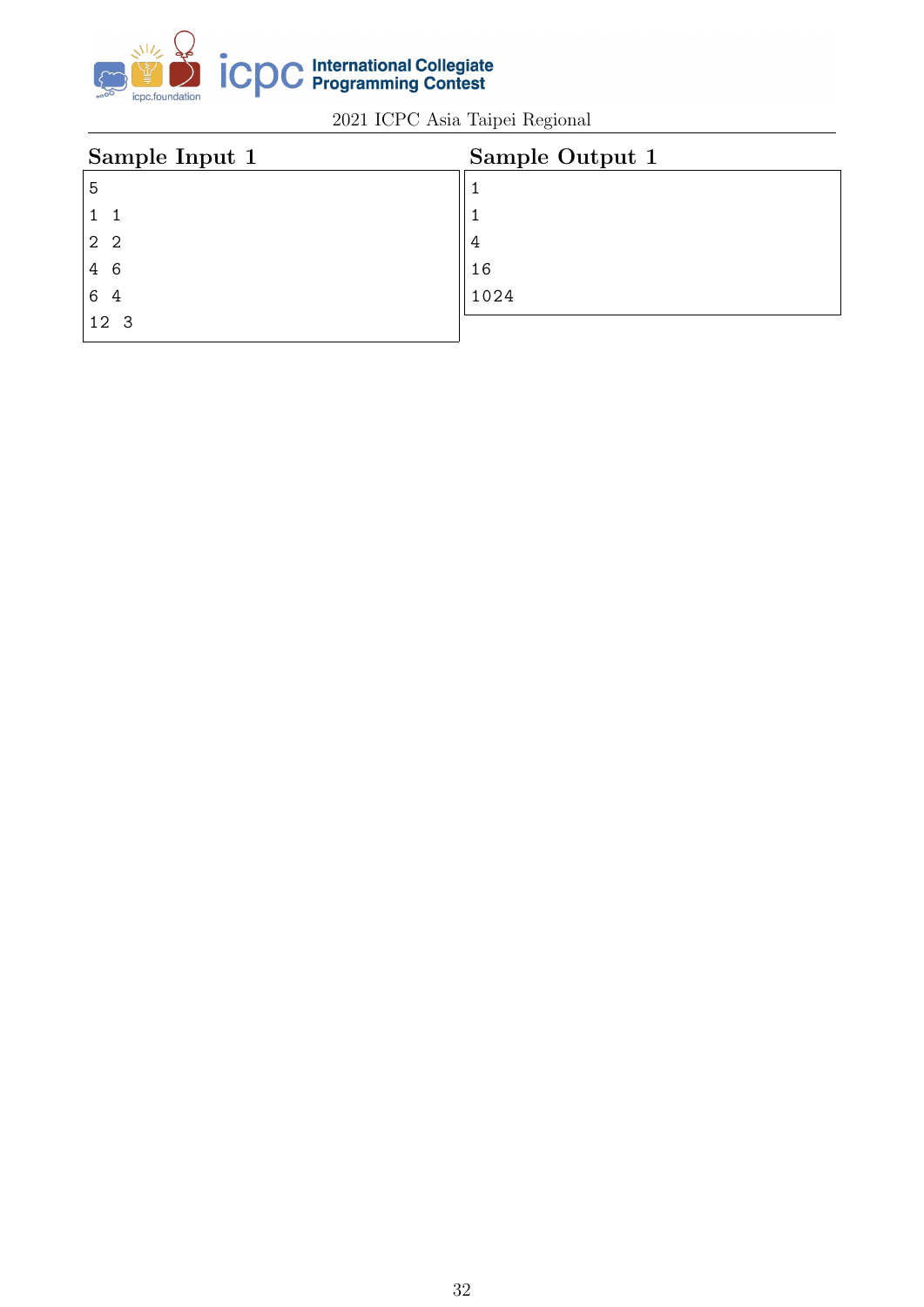

# Problem M Escaping the Foggy Forest

Time limit: 1 second Memory limit: 1024 megabytes

### Problem Description

Nobi is walking in a foggy forest. He tries to locate himself using a map. The forest is divided using vertical and horizontal lines into  $m \times n$  regions so the map is represented by an  $m$  by  $n$ matrix, with rows indexed from 0 to  $m-1$  and columns indexed from 0 to  $n-1$ . Each entry of the matrix corresponds to a region of the forest, where the entry with row index  $r$  and column index c is denoted by  $M(r, c)$ . Each entry is either 1 or 0. A 1 indicates that there are very tall trees in the region, and a 0 indicates that the region contains only bushes. It is known that the outside of the forest is surrounded by bushes, which means that regions not specified in the map are treated as 0s.

Nobi wants to know which region he might be in. Because the fog is heavy, Nobi can only observe the region he stays in, the region in the front, and the region on the right side. However, he does not know which direction he faces to. Please help Nobi to find the possible regions he is in, assuming that there are only four directions, "N", "E", "S", and "W".

For example, below is a 2 by 3 matrix.



Nobi observes that there are tall trees in the regions he stays in and in front of him (corresponding to matrix entries of 1), and the region on the right side of him has only bushes (corresponding to a matrix entry of 0). It is possible that Nobi is in the region corresponding to entry  $M(0, 0)$  because  $M(0, 0) = 1$ , and when he faces to the direction "E", the entry in front of him,  $M(0, 1)$ , is 1; the entry on the right side of him,  $M(1, 0)$ , is 0. The other possible region is  $M(0, 1)$  because  $M(0, 1) = 1$  and when he faces to "W", the entries in the front is  $M(0, 0) = 1$ ; the entry on the right side is outside the map, which is treated as 0.

#### Input Format

The first line of a test case contains two integers  $m$  and  $n$ , which are the numbers of rows and columns of the matrix, respectively. The rows of the matrix are indexed from 0 to  $m-1$ , and columns are indexed from 0 to  $n-1$ . The following m lines are the content of the map. Each of